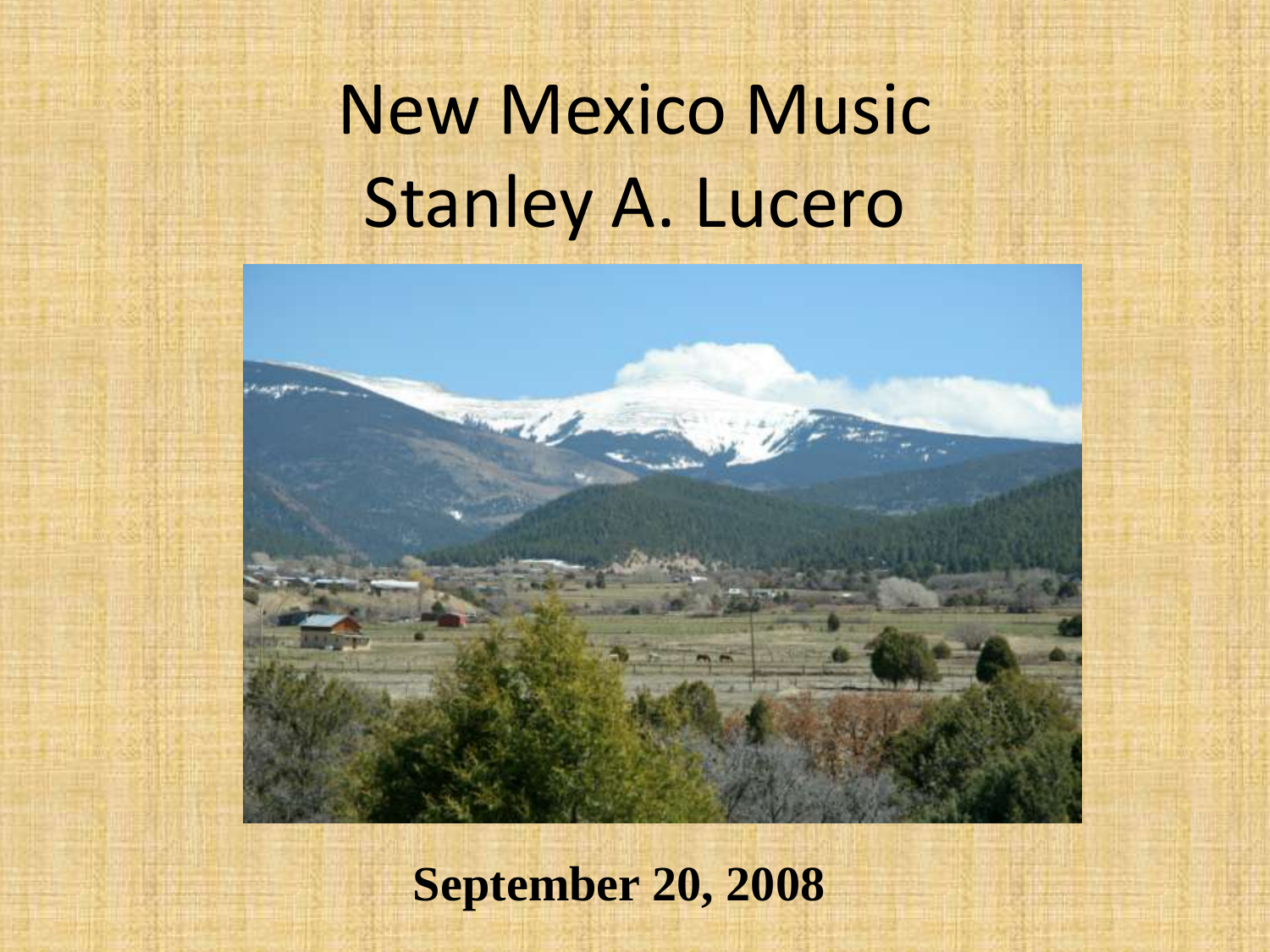# The Commonalities / Differences between New Mexico / Tejano Music

- **Meet the Composer Workshop Saturday, September 20th from 10am – Noon**
- **Arte Americas 559-266-2623**
- **[Dr. Manuel Peña](http://www.manuelhpena.com/); [Stanley Lucero;](http://www.lucerito.net/) and members of The Wild Bunch**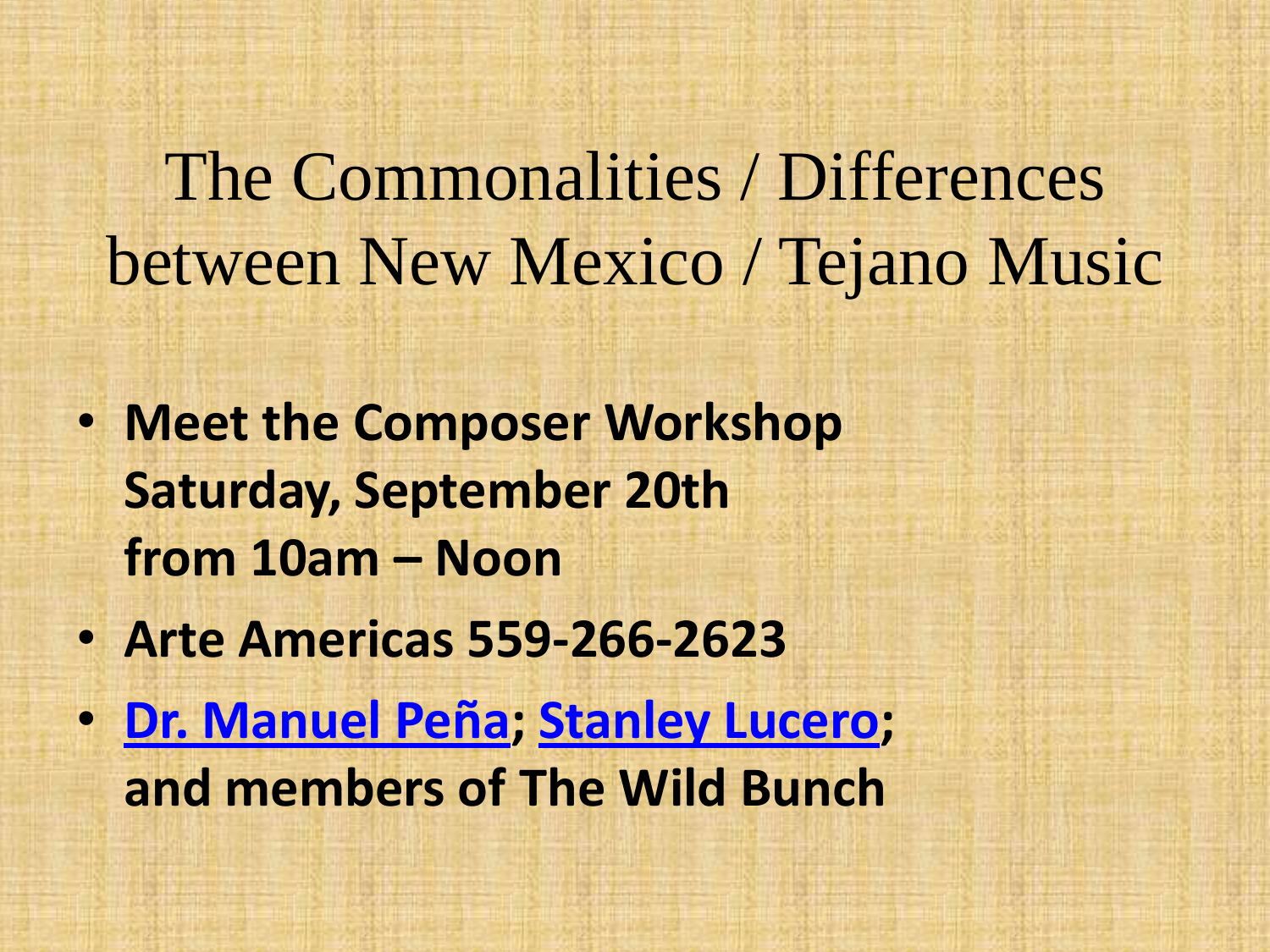

# Stanley A Lucero Master of Arts in Teaching [NMSU 1974] Madera, CA Cell: 559-790-6522 Webpage: [www.lucerito.net](http://www.lucerito.net/) Email: [stanley.lucero@comcast.net](mailto:stanley.lucero@comcast.net)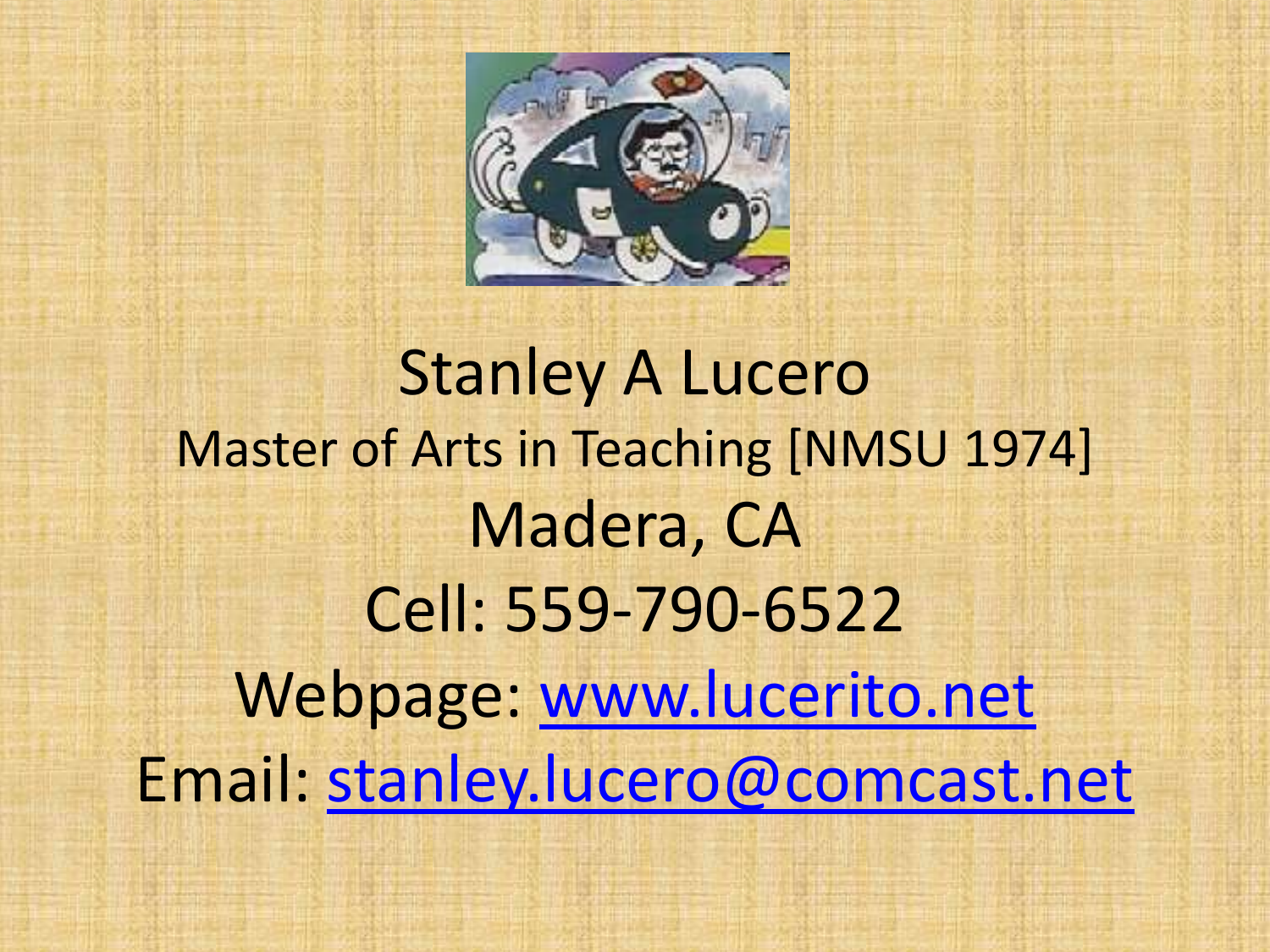### Our cultural heritage

Conquistadores Indios Coyotes Genízaros Manitos Spanish-American New Mexico Spanish New Mexico Music

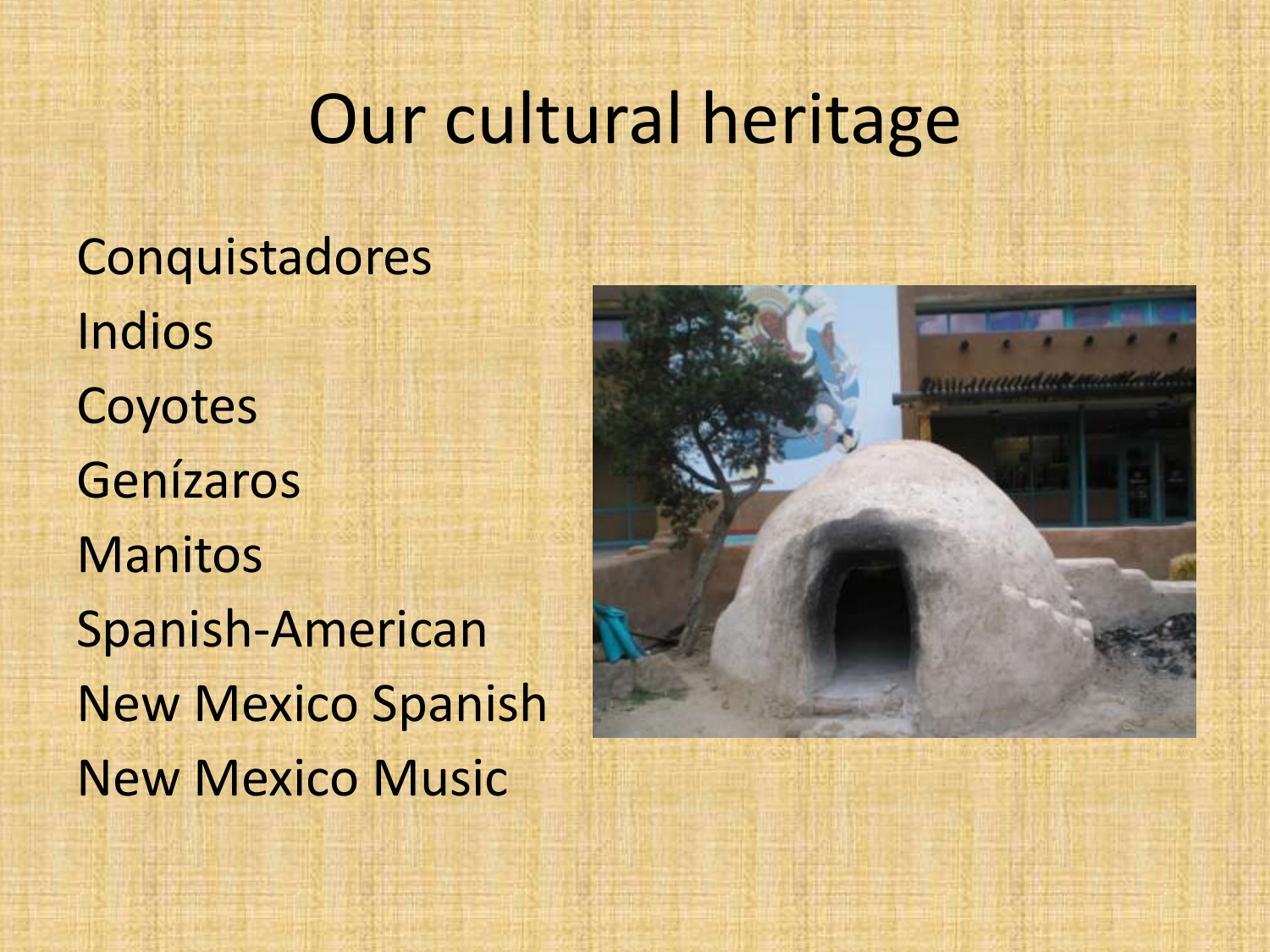### Our ancestors

- San Gabriel del Yunque 1598 established by Don Juan de Oñate
- Pueblo, Navajo, Apache, Comanche & Ute
- Spanish Land Grants
- Our relatives now live all over the United States following the loss of the Land Grants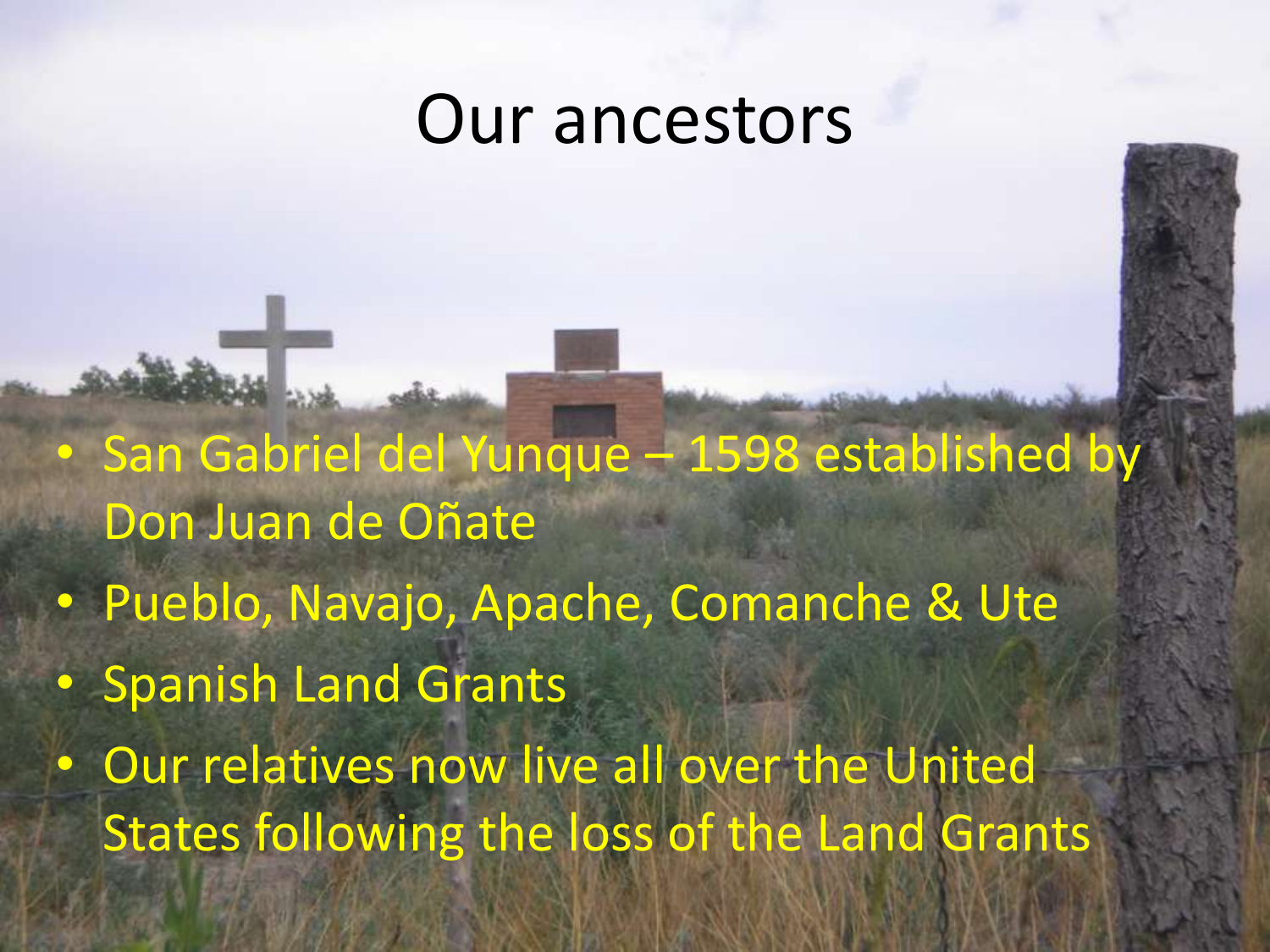# Melchor Rodriguez 1697-1792



- Melchor was born in Santa Fe "de nación moreno" and died in Trampas
- Son of Sebastian Rodriguez and Juana de la Cruz
- Sebastian was born in Rio Llanero, Guinea, Africa
- Sebastian Rodriguez was a military drummer for Vargas
- Melchor also became a Negro drummer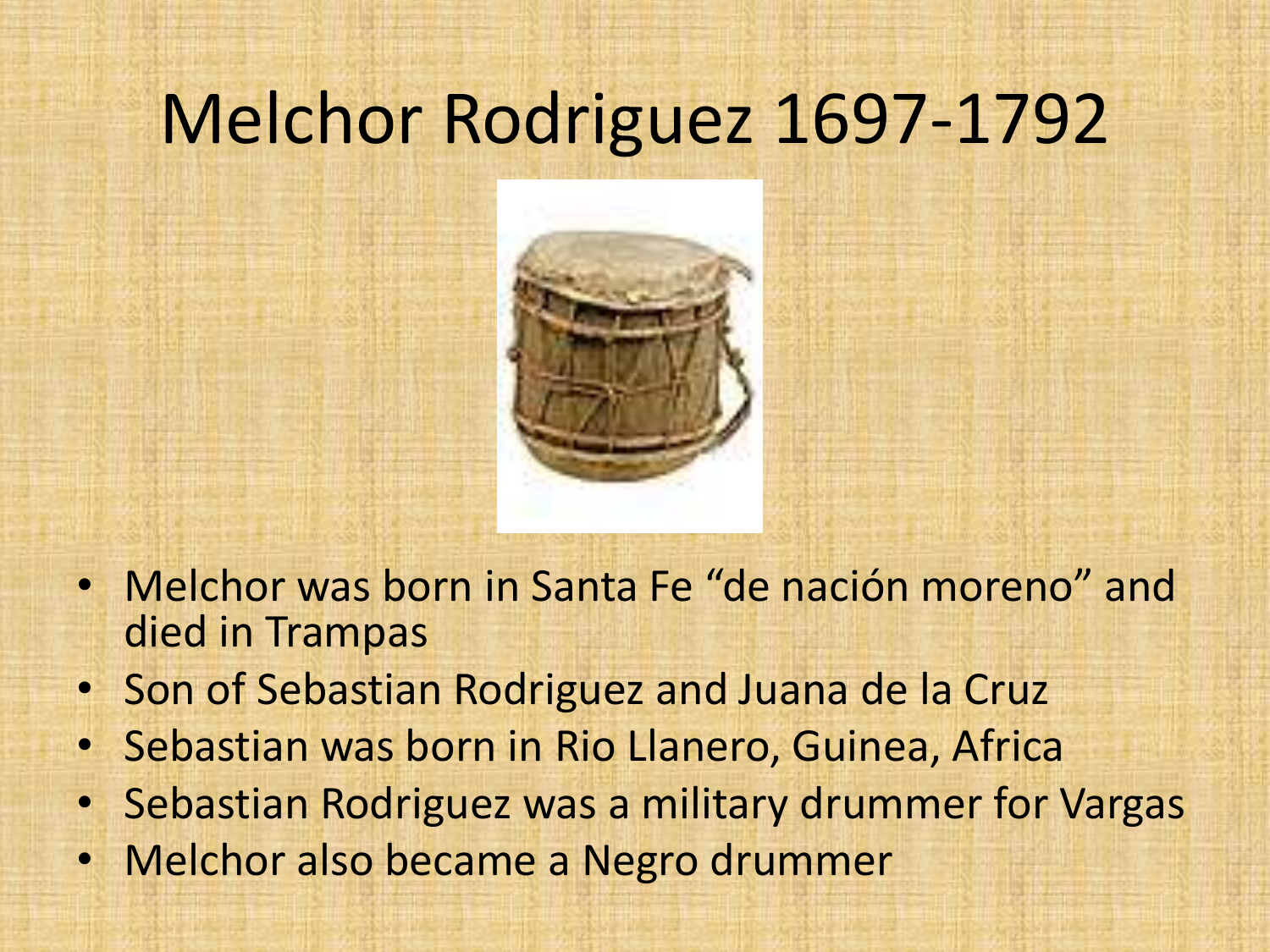A Dictionary of New Mexico and Southern Colorado Spanish by Rubén Cobos, 1983

"The lexical items contained in this work come from towns and villages of the upper Rio Grande in northern New Mexico and southern Colorado. A dialect of Spanish has been spoken uninterruptedly since the end of the seventeenth century…"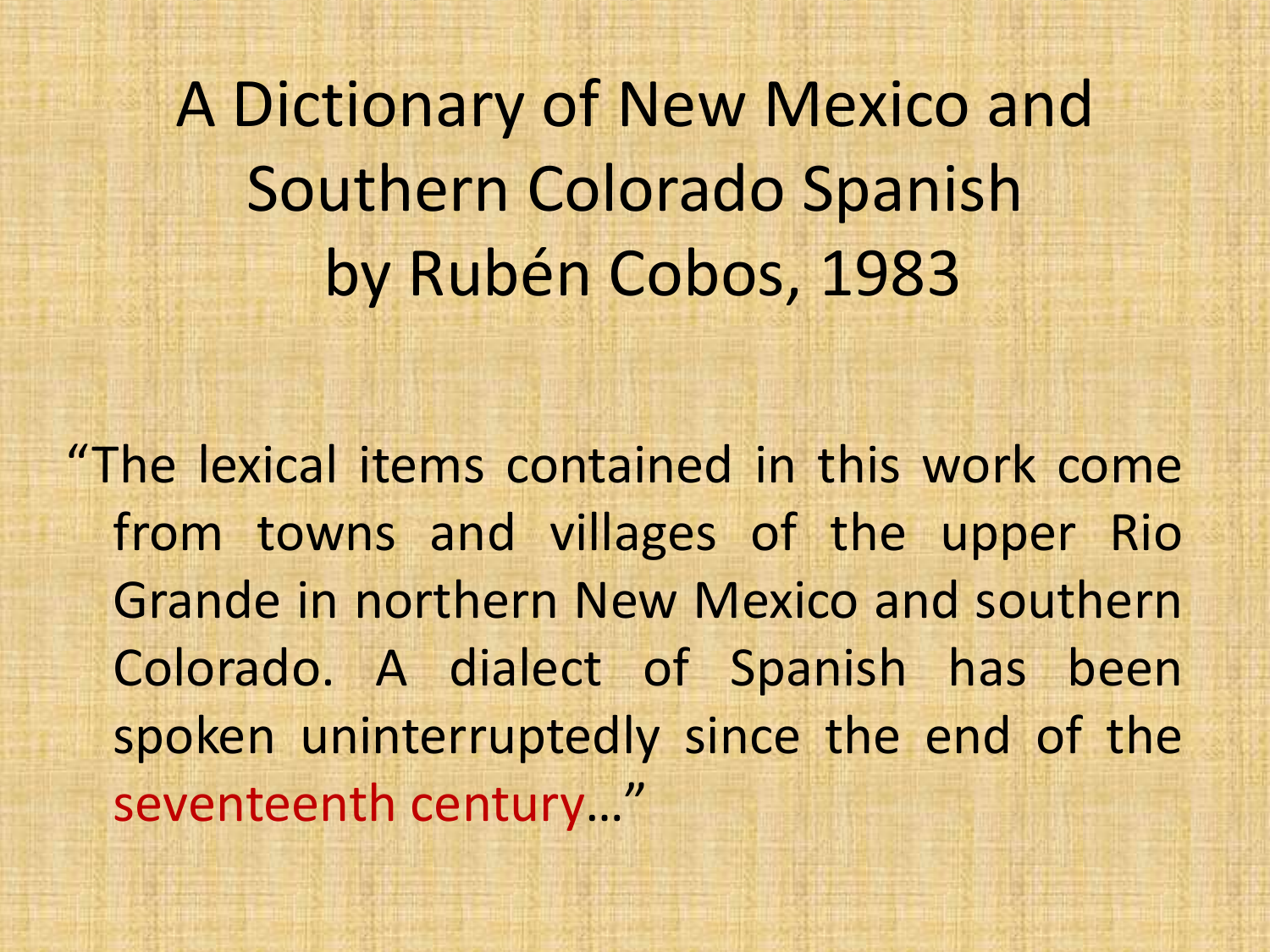# Juan B. Rael Collection [1940]



- Instruments: violin, mandolin & guitar
- Music styles: vals, polca, chotis, marcha, cuadrilla, redondo, alabado, indita, entrega, despedida, etc.
- Cleofas Vigil [San Cristobal]; Cipriano Vigil [Chamisal];Trio de Taos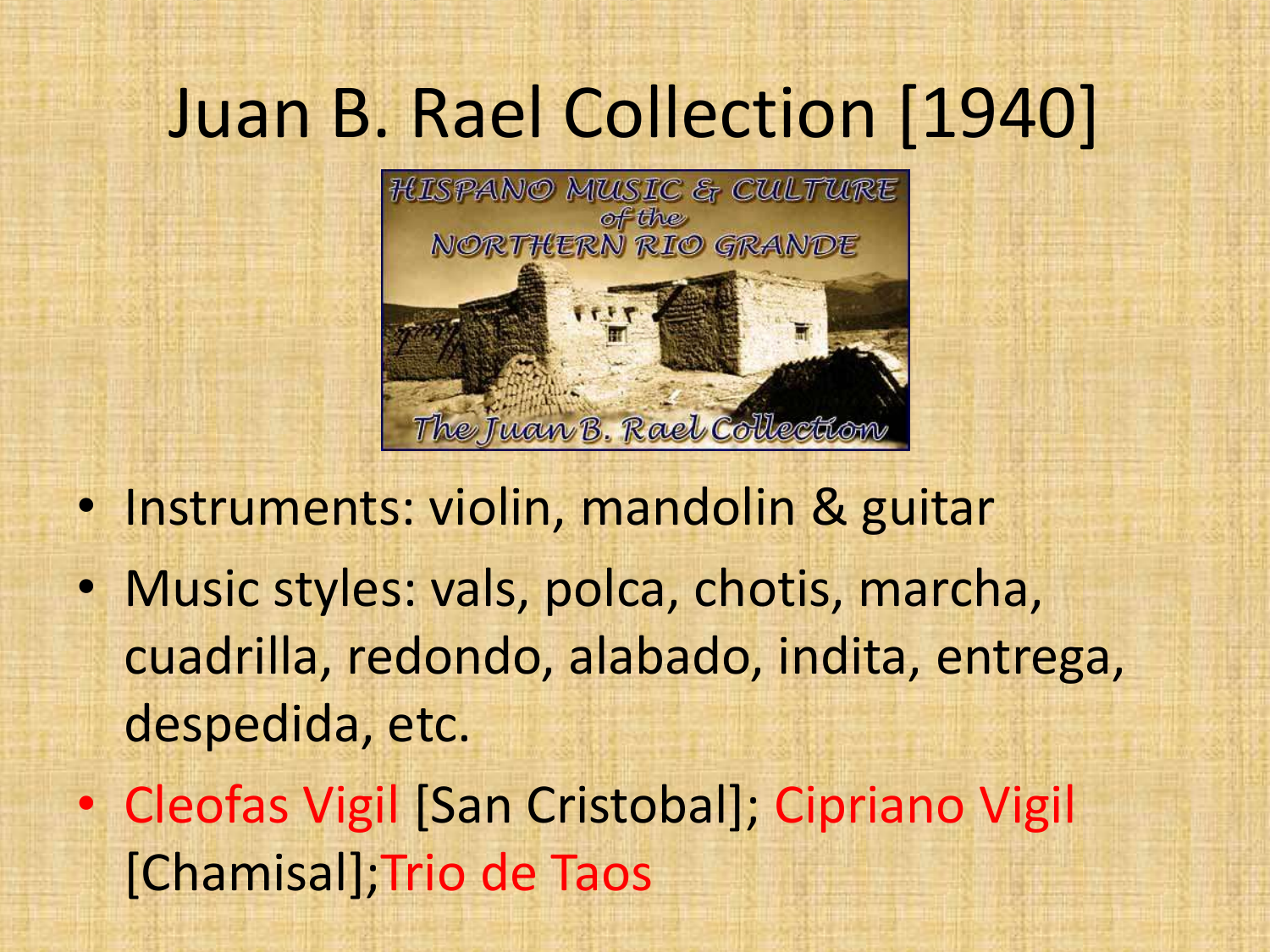# The Juan B. Rael Collection Performers

• [http://lcweb2.loc.gov/ammem/rghtml/raelPer](http://lcweb2.loc.gov/ammem/rghtml/raelPerformers1.html) [formers1.html](http://lcweb2.loc.gov/ammem/rghtml/raelPerformers1.html)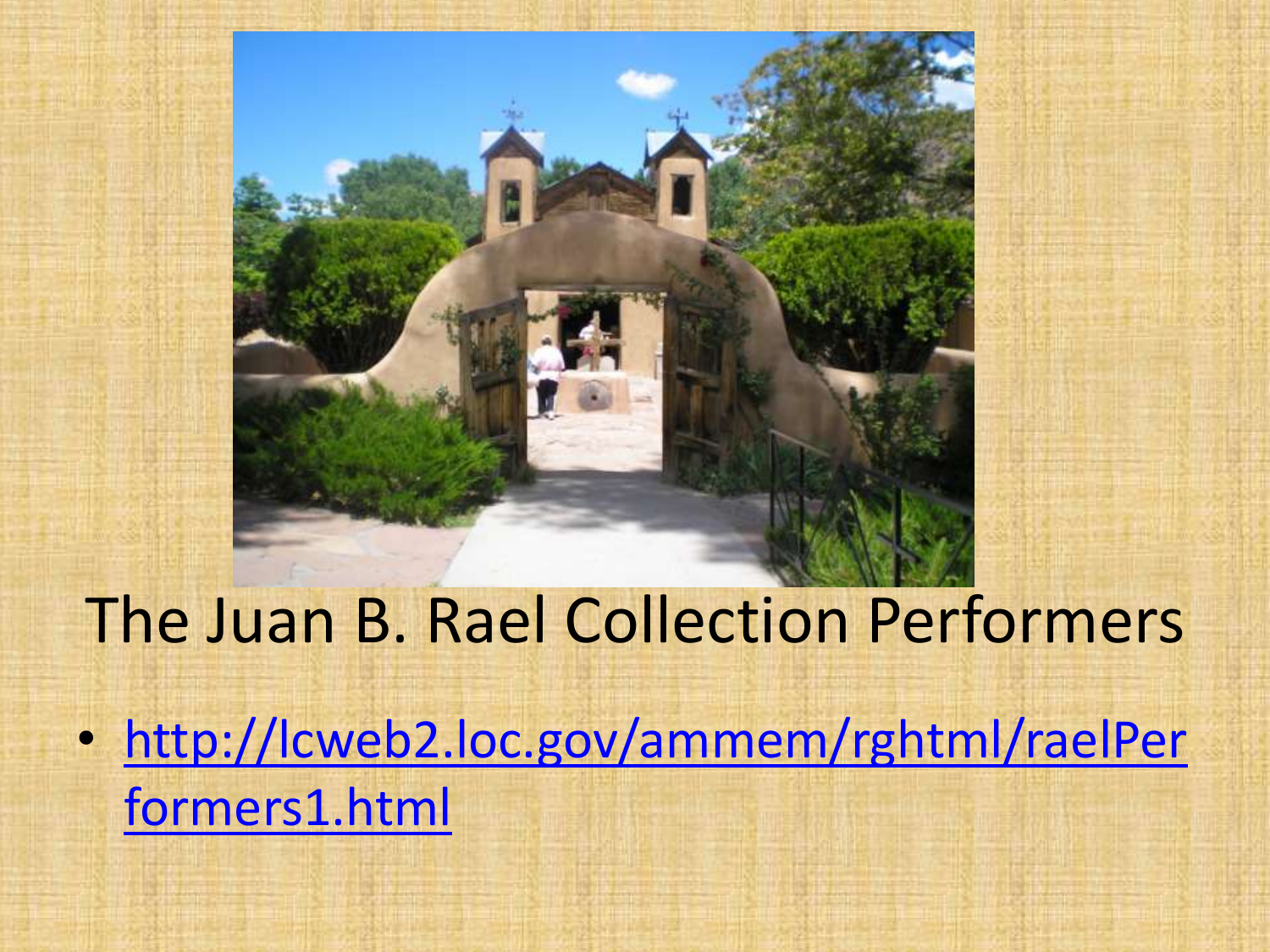#### **Cipriano Vigil Northern New Mexico College Staff**



- Cipriano has been a music professor for over 25 years and currently teaches Guitar II, Violin, Musica Folkkorica Vocal and Instrumental Ensemble, Music Theory I & II and Intro to Musical Instruments.
- "Cipi" lives in El Rito
- [http://www.nnmc.edu/academics/de](http://www.nnmc.edu/academics/departments/fa/faculity.htm) [partments/fa/faculity.htm#cv](http://www.nnmc.edu/academics/departments/fa/faculity.htm)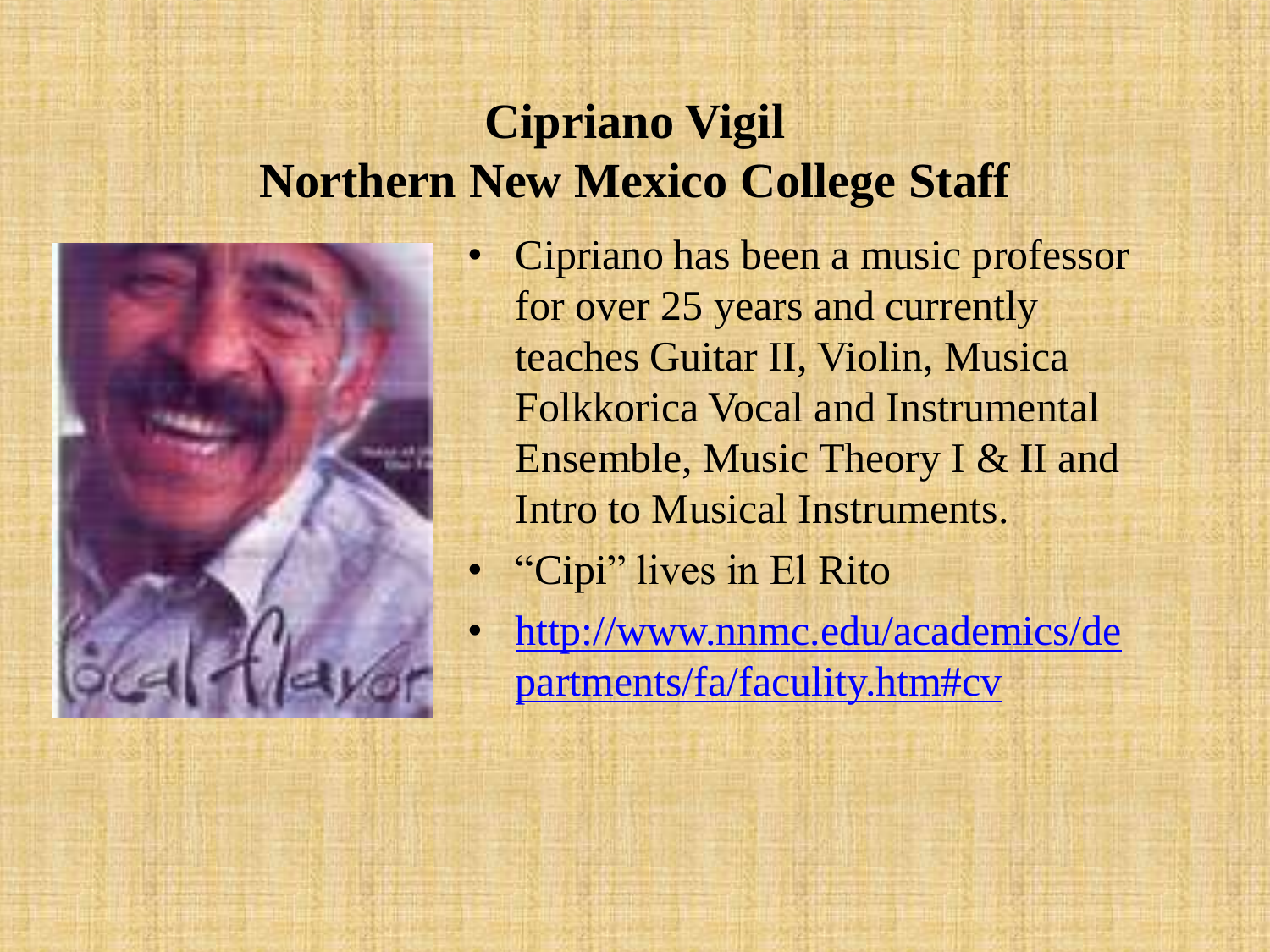#### **CANTEMOS AL ALBA by Tomas Lozano**

• Lozano reveals a portion of United States history that to this day goes largely unrecognized. He demonstrates how the first music schools of what today is the U.S. actually began along the Río Grande Valley of New Mexico. In his seventeen chapters Lozano presents over one hundred songs with original music notations, compares full dramatic exemplars, and brings forward recordings of perhaps forgotten sounds. *Cantemos al Alba* is an innovative study and bank of information that provides testimony for Lozano's anthological work.

• **<http://www.unmpress.com/Book.php?id=10993396852454>**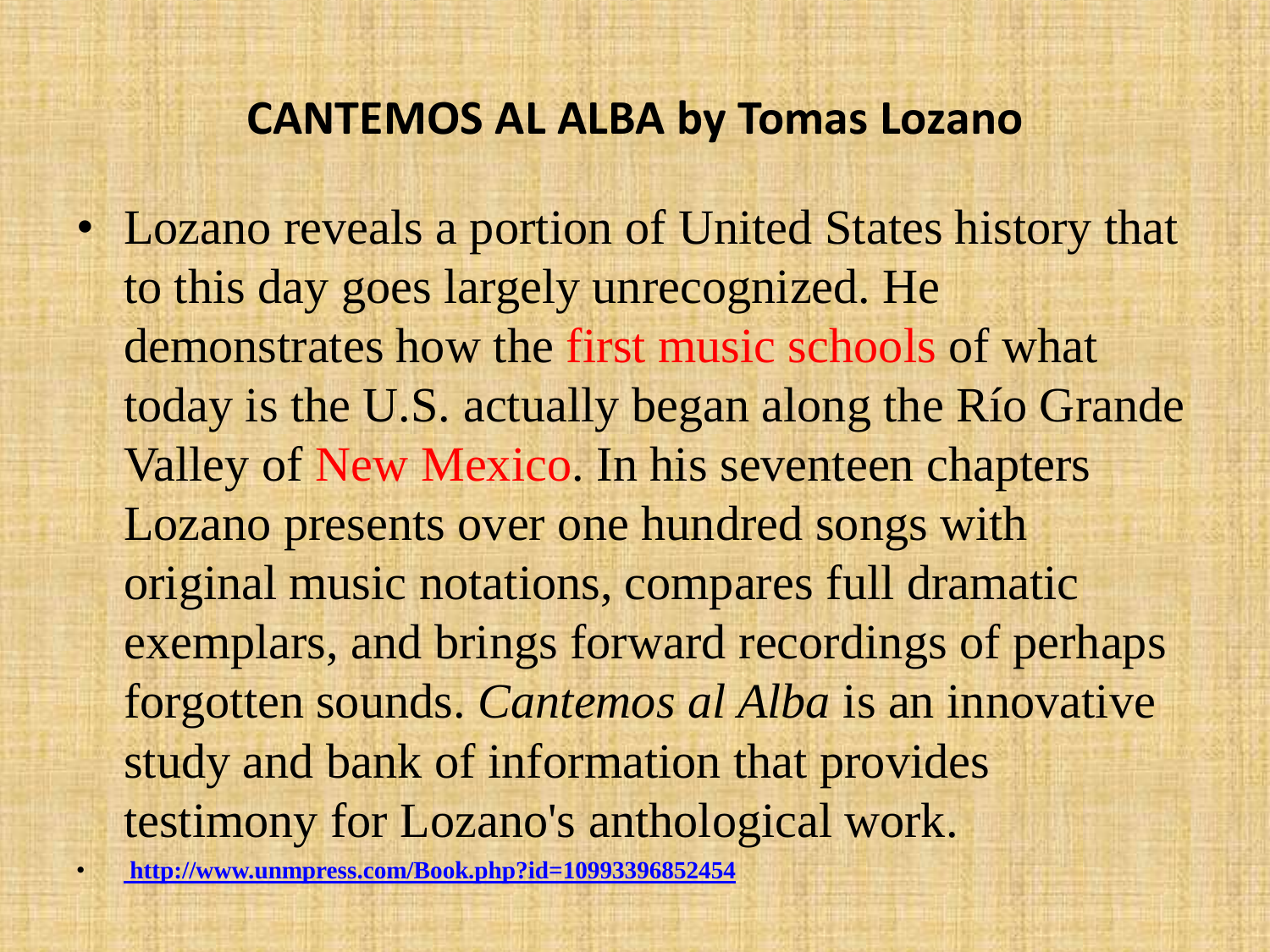**La música de los viejitos: Hispano Folk Music of the Río Grande del Norte** by [Jack Loeffler](http://www.amazon.com/exec/obidos/search-handle-url/ref=ntt_athr_dp_sr_1?_encoding=UTF8&search-type=ss&index=books&field-author=Jack Loeffler), [Katherine Loeffler,](http://www.amazon.com/exec/obidos/search-handle-url/ref=ntt_athr_dp_sr_2?_encoding=UTF8&search-type=ss&index=books&field-author=Katherine Loeffler) and [Enrique R. Lamadrid](http://www.amazon.com/exec/obidos/search-handle-url/ref=ntt_athr_dp_sr_3?_encoding=UTF8&search-type=ss&index=books&field-author=Enrique R. Lamadrid)

- Folk music of El Rio Grande del Norte, an area extending from the Mexican border on the south to Southern Colorado on the north and from the Great Plains on the east to the Continental Divide on the West.
- A blend of religious and secular music from sixteenth-century Spain, Mexican-influenced folk tunes, and melodies indigenous to the life of the region, the music covered here includes romances, trovos, cuandos and decimas, inditas, corridos, canciones, ceremonial and religious music, and dance music.
- Photographs and biographies of active folk musicians help complete the record of this rich and enduring musical tradition.
- [http://www.amazon.com/m%C3%BAsica-los-viejitos-Hispano-](http://www.amazon.com/m%C3%BAsica-los-viejitos-Hispano-Grande/dp/0826321682)[Grande/dp/0826321682](http://www.amazon.com/m%C3%BAsica-los-viejitos-Hispano-Grande/dp/0826321682)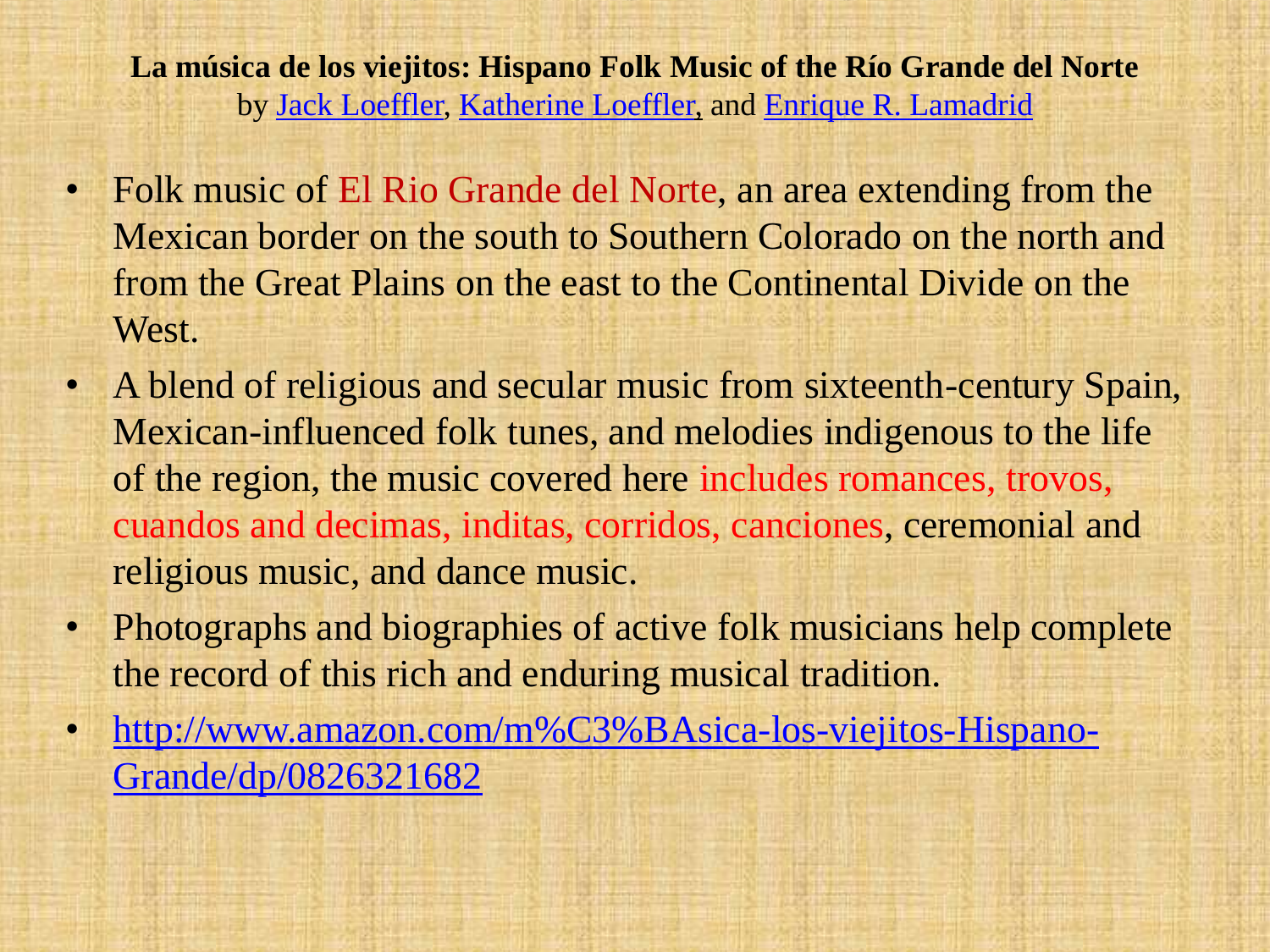### La marcha de los novios

- Medley of Marcha Zacatecas
- Entrance of wedding party to wedding reception
- Form circles, inside circles, and bridges
- 30-60 minute procession
- Most people at the reception join in the marcha
- Led by los campadres de la marcha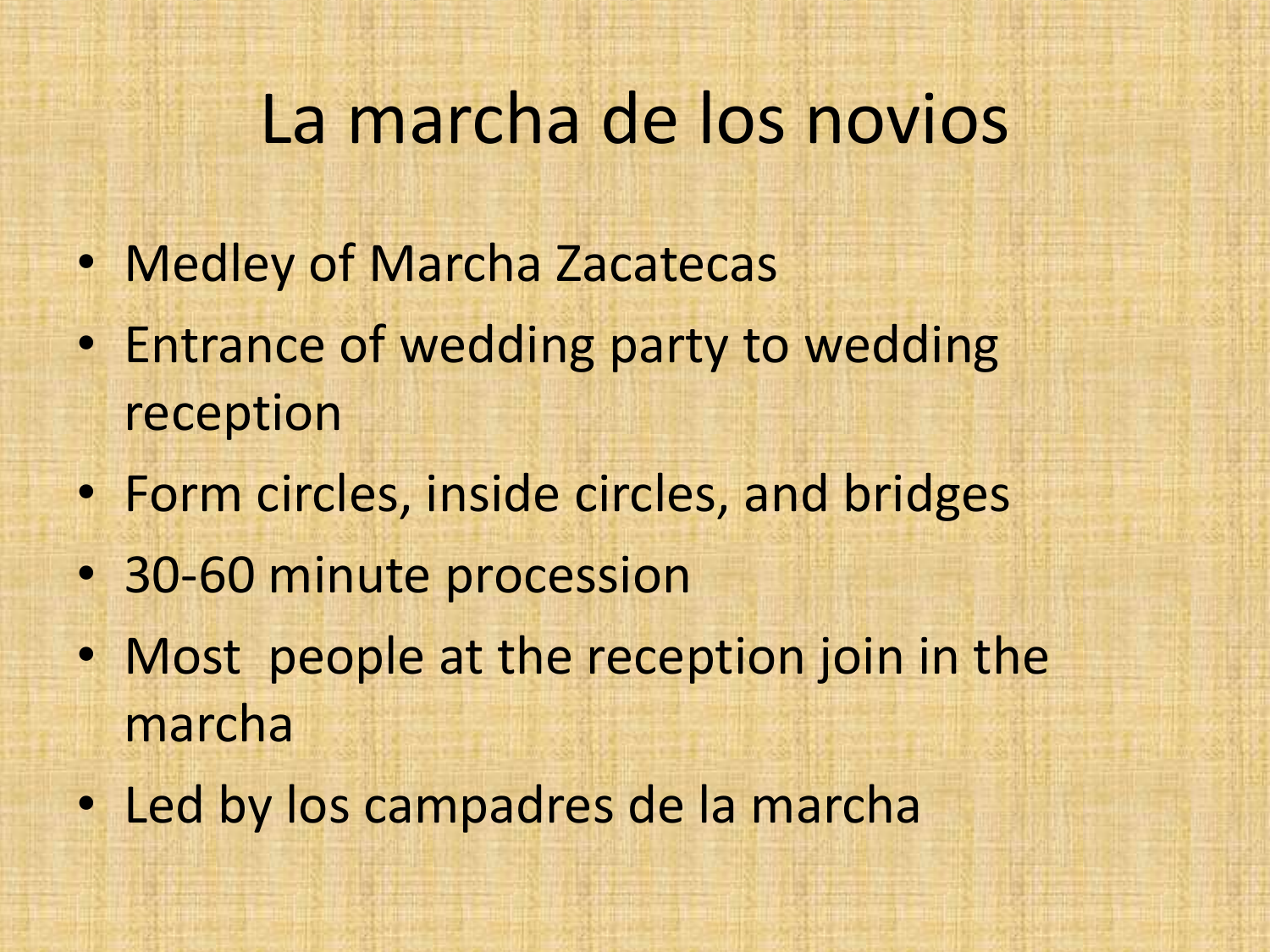Uncle Nelson Quintana 1925-1988 Born in El Llano de San Juan Nepomuseno

- Blind at age 19 following a mining explosion in Leadville, Colorado
- Played alto sax and drums
- Played with the Martinez Brothers from Truchas
- Performed in Santa Fe and Española areas

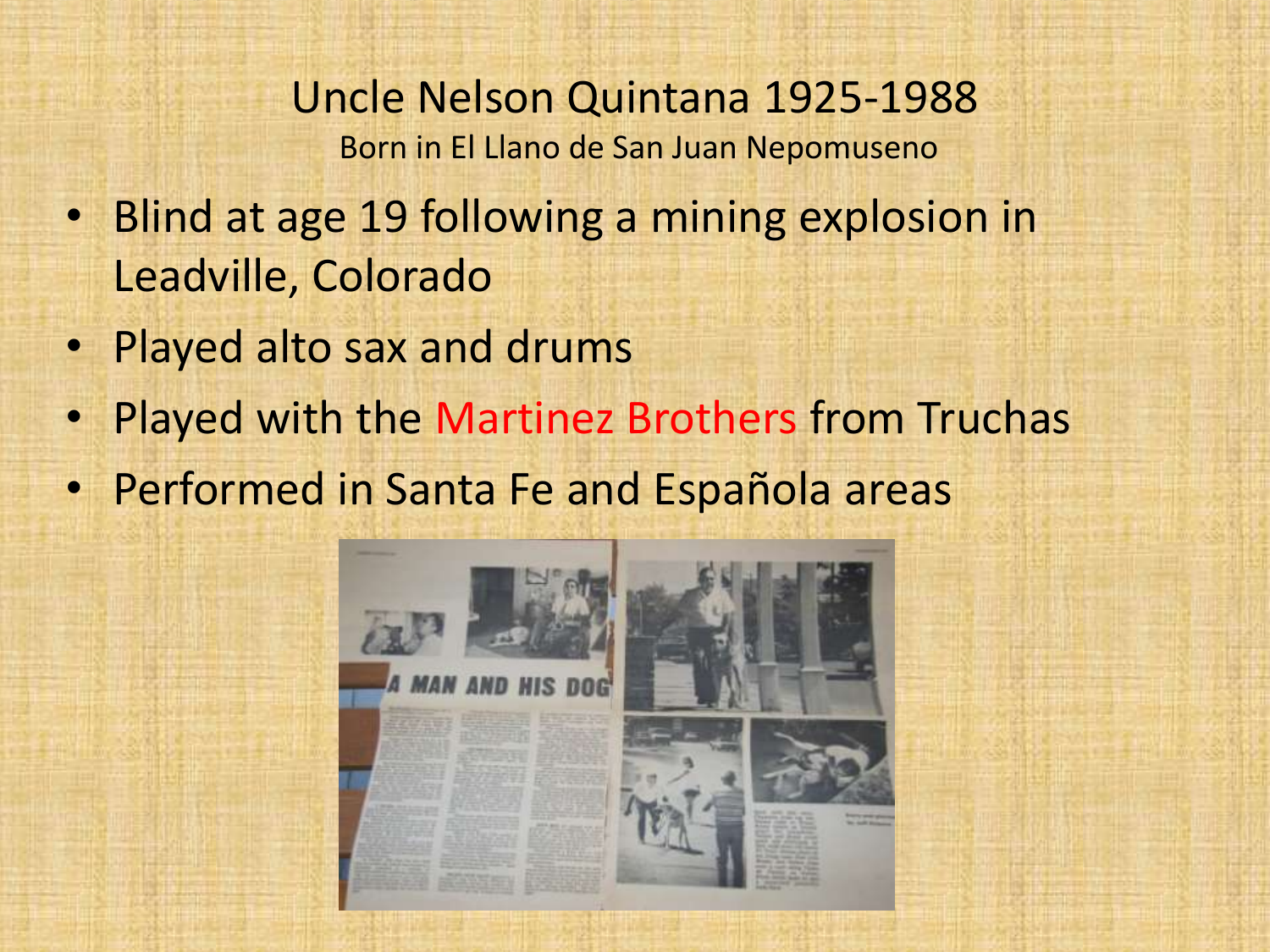

Mi primo **Pablo Quintana** Born in El Llano de San Juan Nepomuseno

- Recorded Ojitos verdes with Mariachi [1960]
- Performed in the Peñasco area
- Killed in car accident at age 19 in Vadito
- Pablo is on the right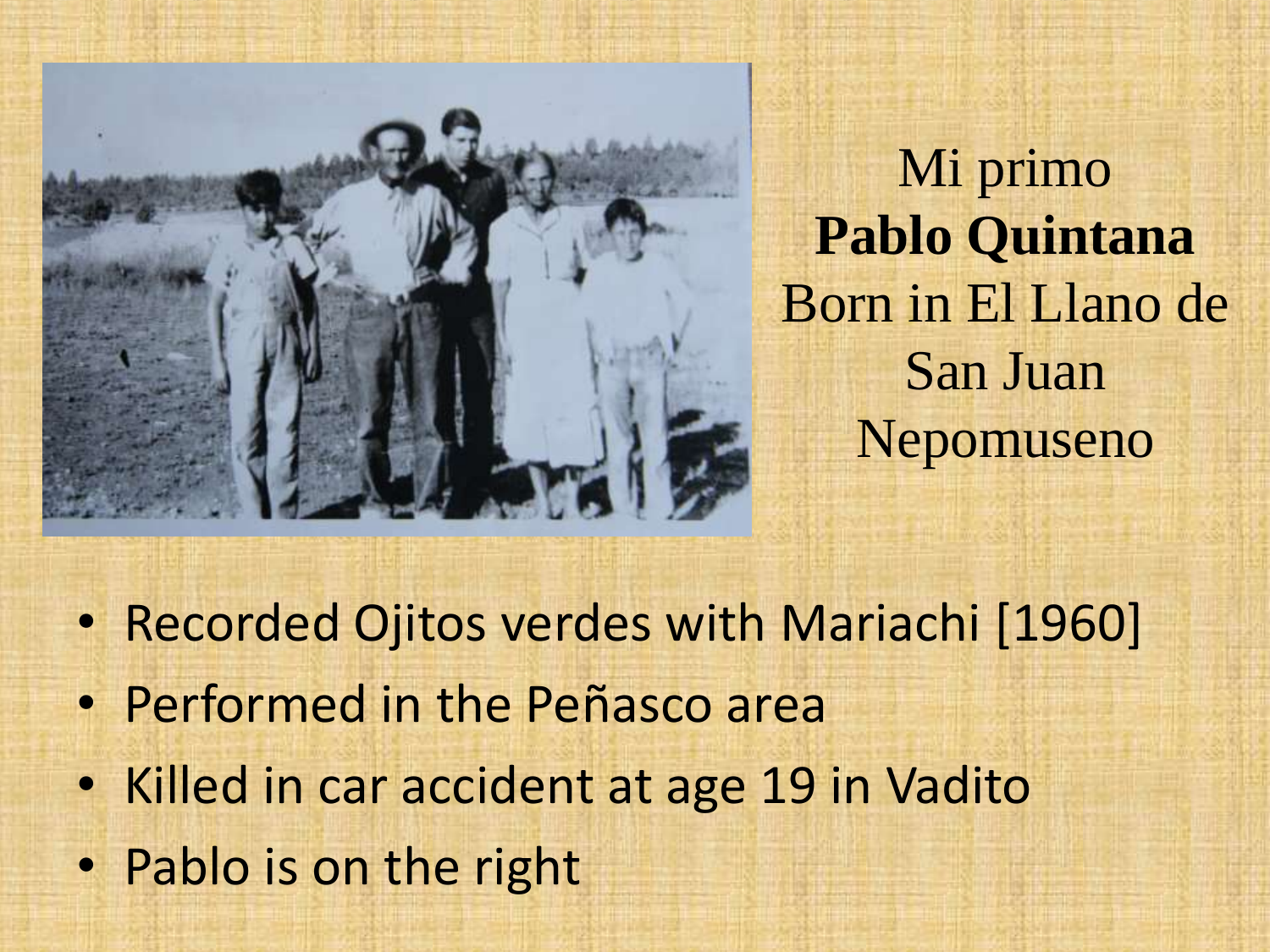## El mosquito by Eddie Dimas

- El mosquito and El mitote 1st released as singles in 1966 [45 RPM record]
- LP Christy 5007 Produced by G. G. Hardin
- Christy Records Inc., Albuquerque
- This was the first lead guitar song I learned to play on the guitar
- I recorded a guitar/marimba version in 1999 [Dos voces CD]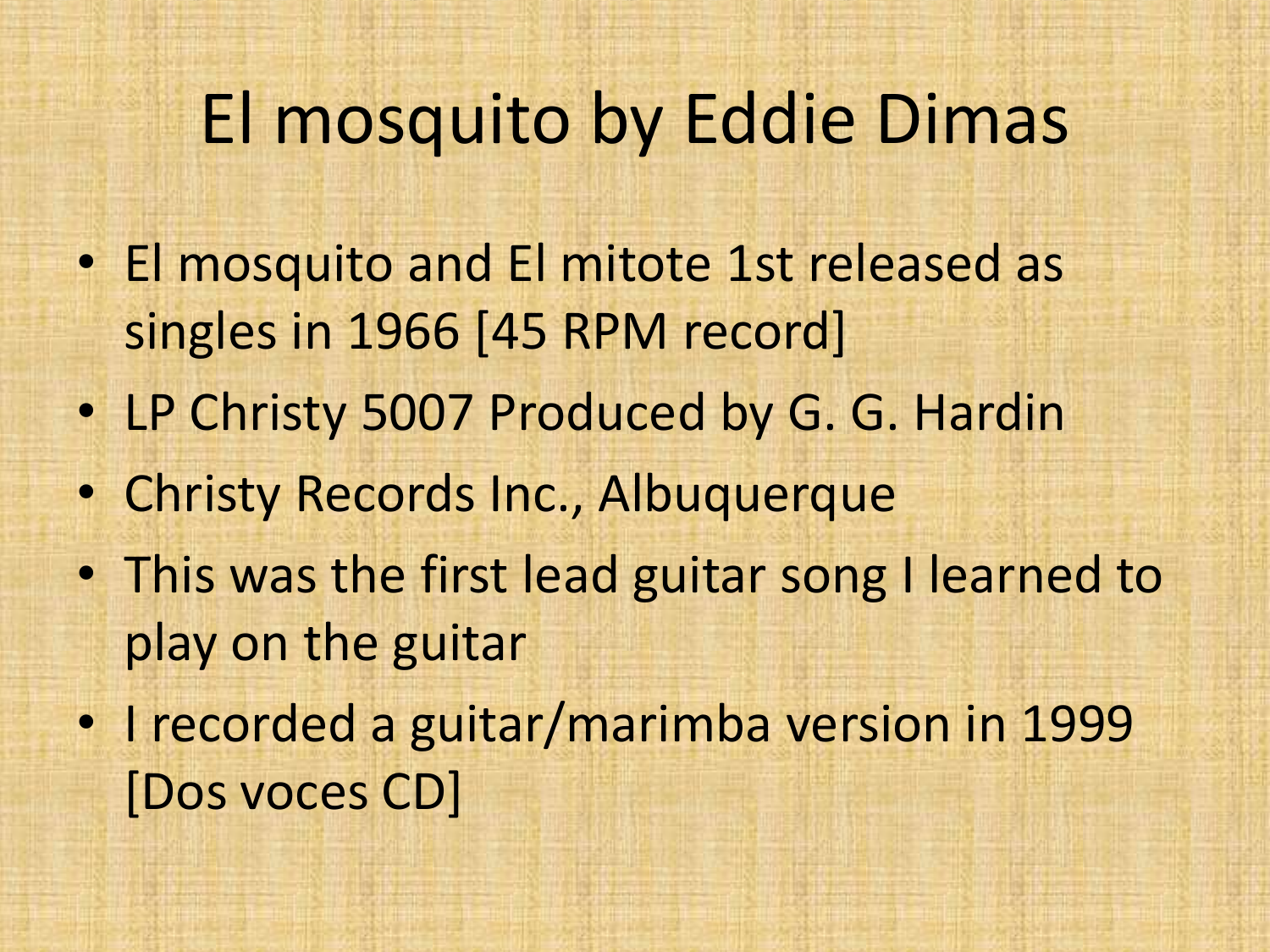### NM Spanish band members

- The most basic Spanish NM band performing at dances consists of drums, bass, rhythm guitar and lead guitar.
- Add trumpets, saxophones, and the keyboard with the organ setting.
- Most music is played in harmony voices, guitar and horns.
- The preferred style of songs are mostly rancheras with a mixture of valses, slow songs, and a huapango or two.
- The groups feature lots of guitar leads and horn leads with two singers singing in harmony.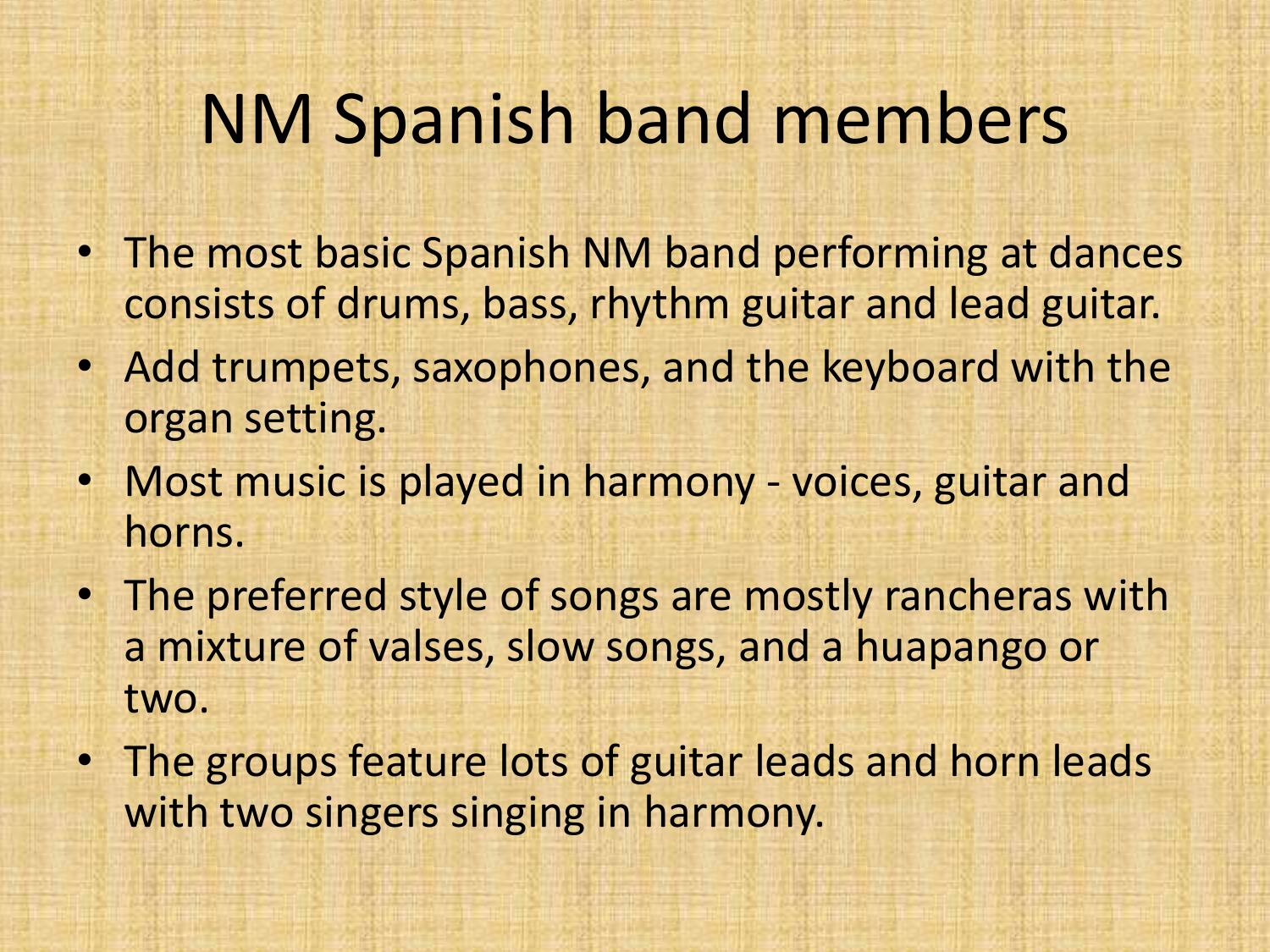### KANW 89.1 FM in Albuquerque

- New Mexico Spanish Music programming
- Rebroadcast at over 45 stations in New **Mexico**
- Focus on groups performing traditional New Mexico dance music
- Artist profiles and webpage links provided
- Listen online
- <http://www.kanw.com/>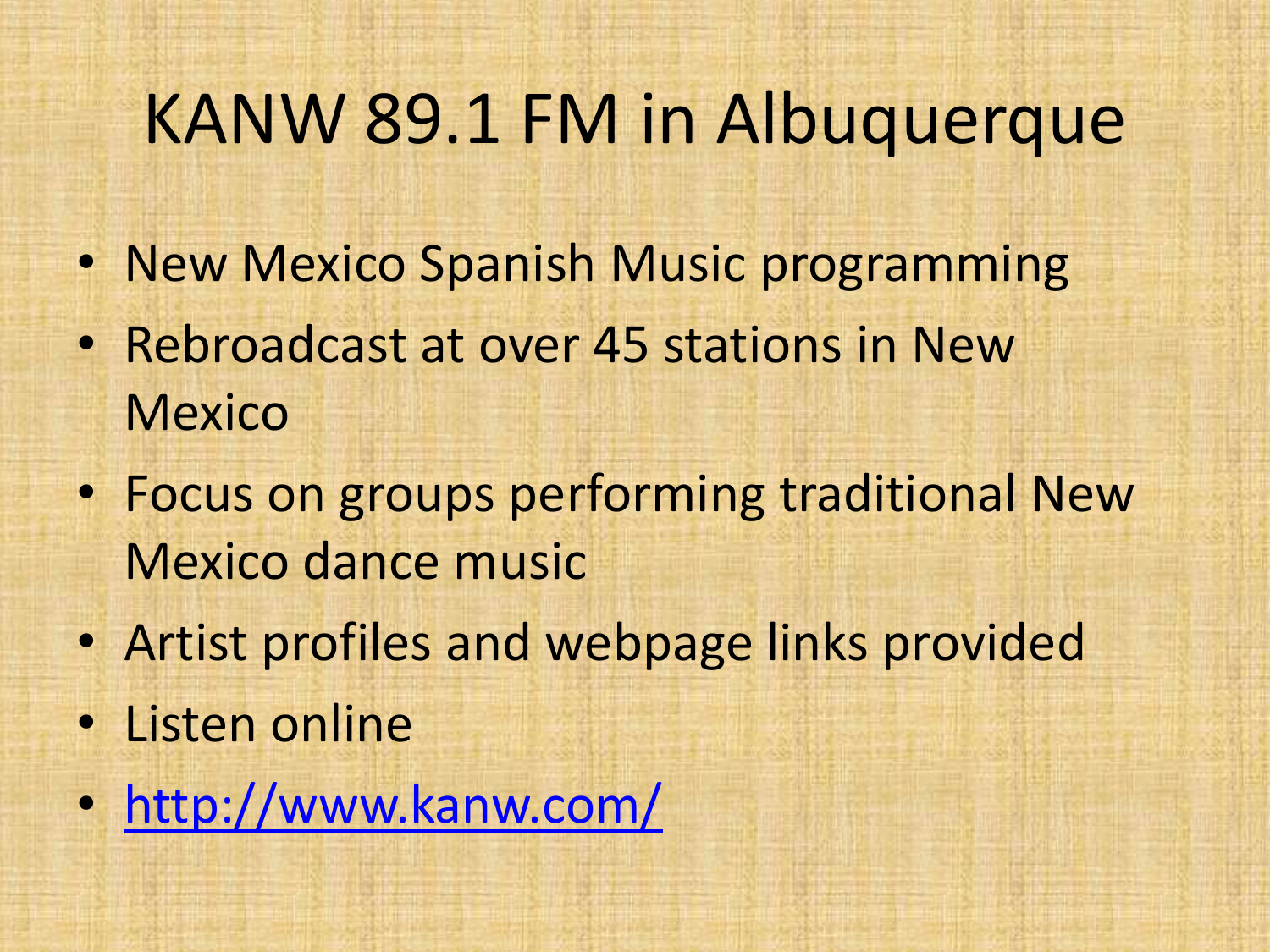#### **CONTRIBUTIONS OF HISPANICS IN NEW MEXICO - page 1**

• Robert Martínez and his son Lorenzo Martínez continue to keep traditional New Mexico music alive through a National Heritage Fellowship. Roberto's daughter Debbie "La Chicanita" Martínez was a famous regional entertainer in the 1970s.

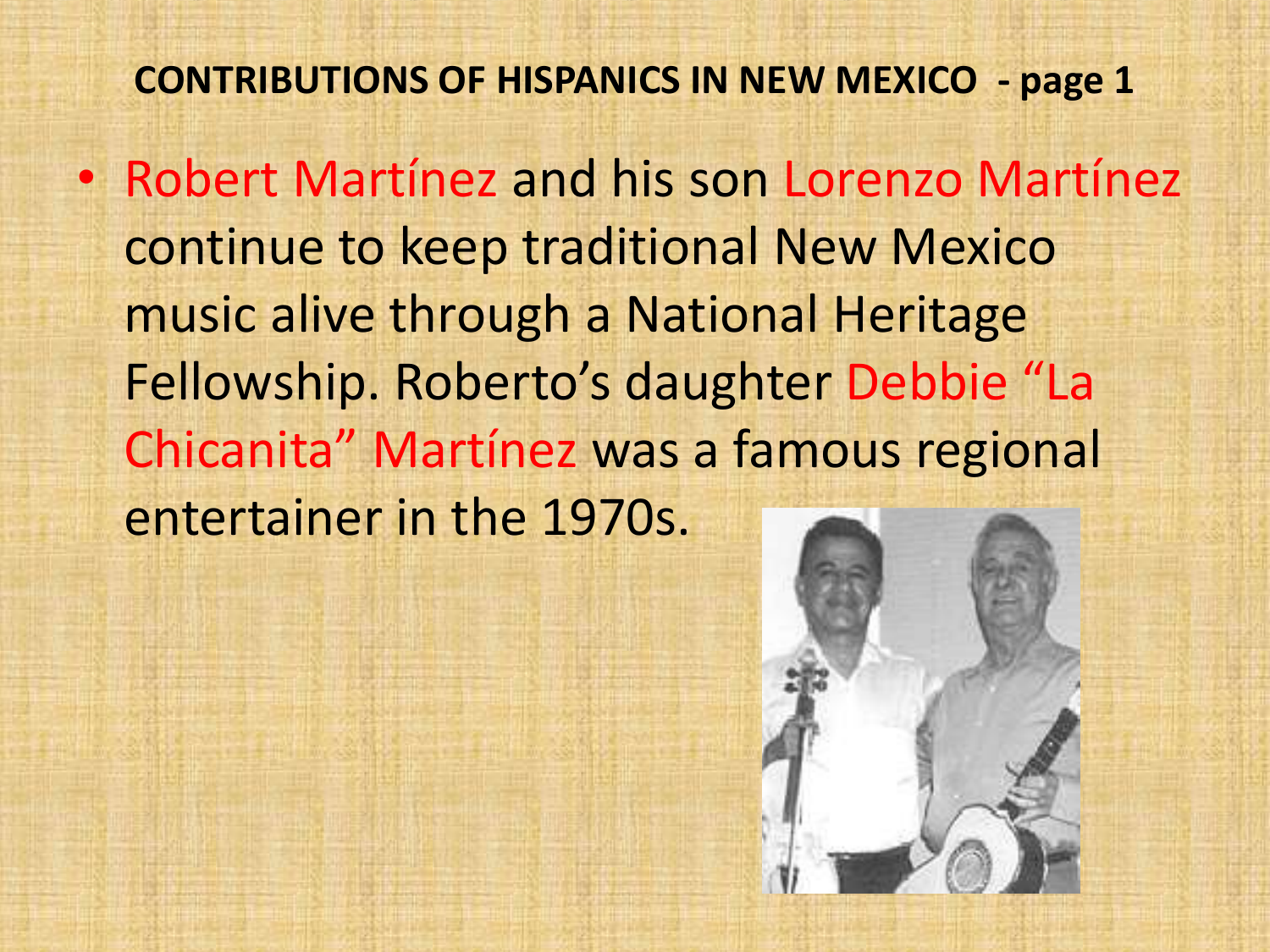#### **CONTRIBUTIONS OF HISPANICS IN NEW MEXICO - page 2**

- Nuevo Mexicano musicians such as Lorenzo Antonio and Sparx, Stephanie Sullivan and Ivón Ulibarrí are renown throughout Latin America.
- Roberto Griego and Al Hurricane Sánchez are well known for New Mexico music

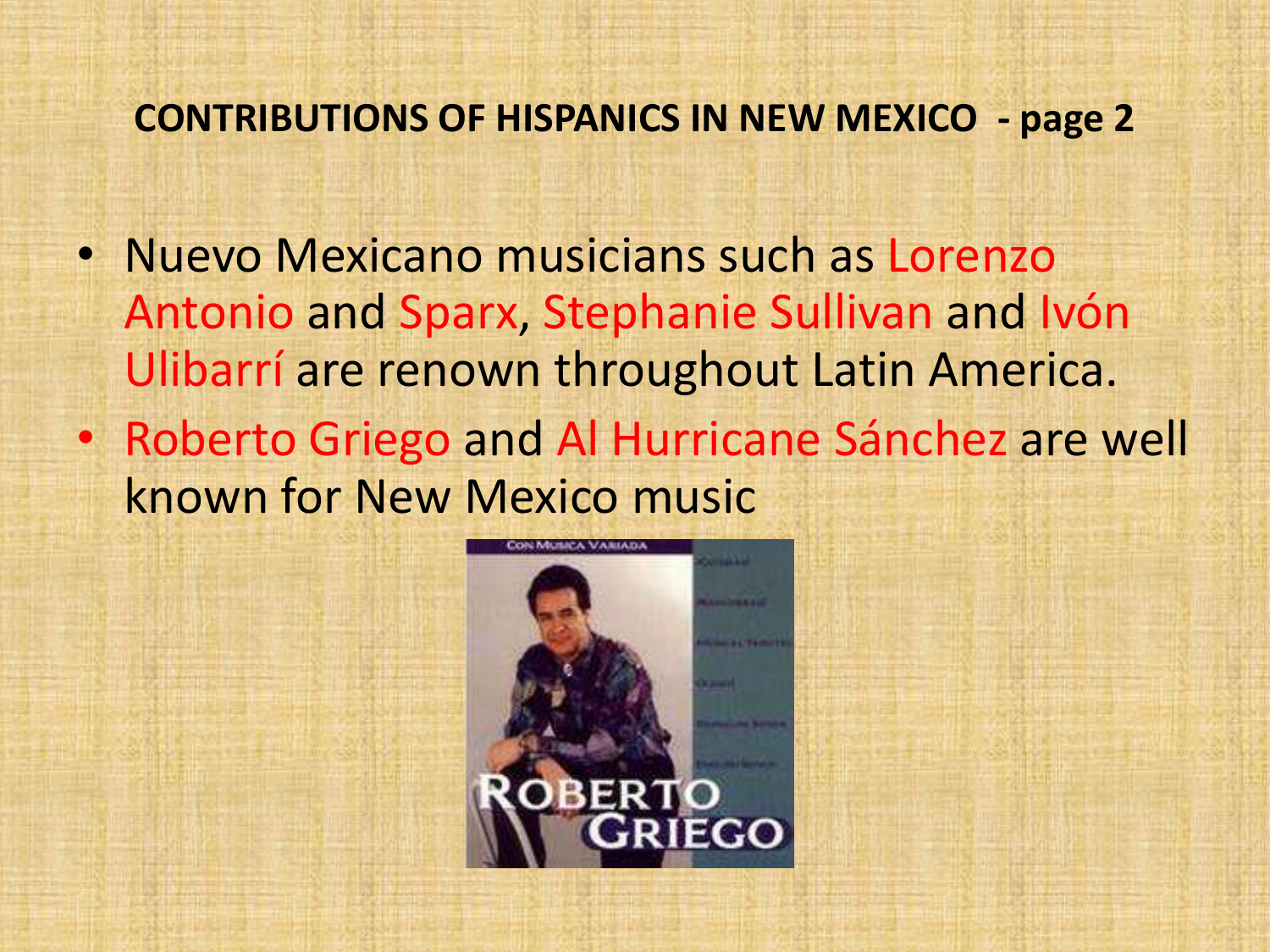#### **CONTRIBUTIONS OF HISPANICS IN NEW MEXICO - page 3**

- Edwin Berry, singer and folklorist, is talented and knowledgeable in regards the history of New Mexico music.
- His son Romano Enrique Berry inherited this talent and is among the best mariachi singers.
- Eva Encinias and Pablo Rodarte, two Albuquerqueans, have become quite famous in the international flamenco scene.

[http://www.cabq.gov/humanrights/public-information-and-education/diversity](http://www.cabq.gov/humanrights/public-information-and-education/diversity-booklets/hispanic-heritage-in-new-mexico/contributions-of-hispanics-in-new-mexico)[booklets/hispanic-heritage-in-new-mexico/contributions-of-hispanics-in-new](http://www.cabq.gov/humanrights/public-information-and-education/diversity-booklets/hispanic-heritage-in-new-mexico/contributions-of-hispanics-in-new-mexico)[mexico](http://www.cabq.gov/humanrights/public-information-and-education/diversity-booklets/hispanic-heritage-in-new-mexico/contributions-of-hispanics-in-new-mexico)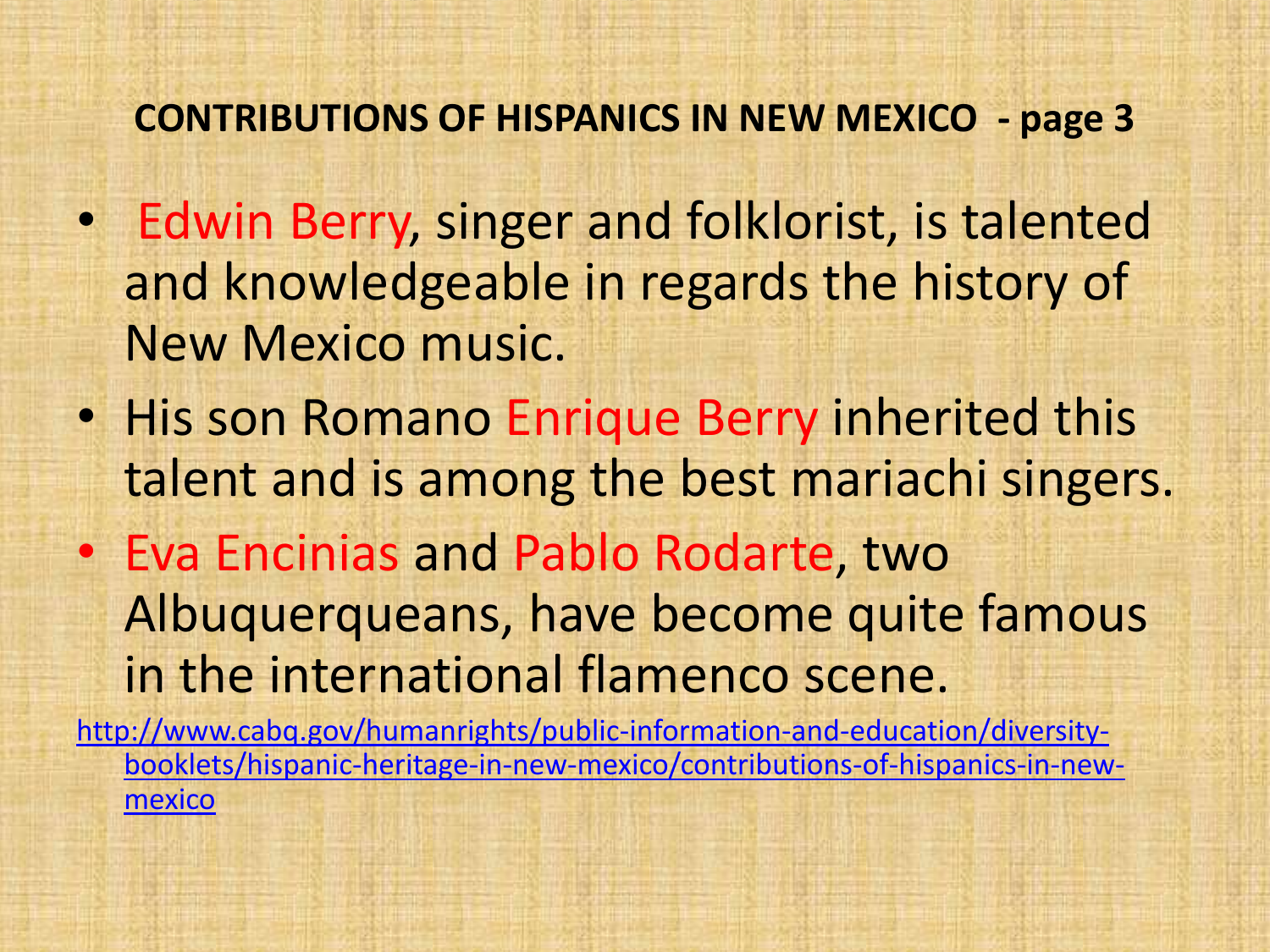### Early New Mexico Musicians

- Al Hurricane [Ojo Sarco]
- Eddie Dimas
- Los Blue Ventures [Alcalde]
- Roberto Griego
- Roberto Mondragon

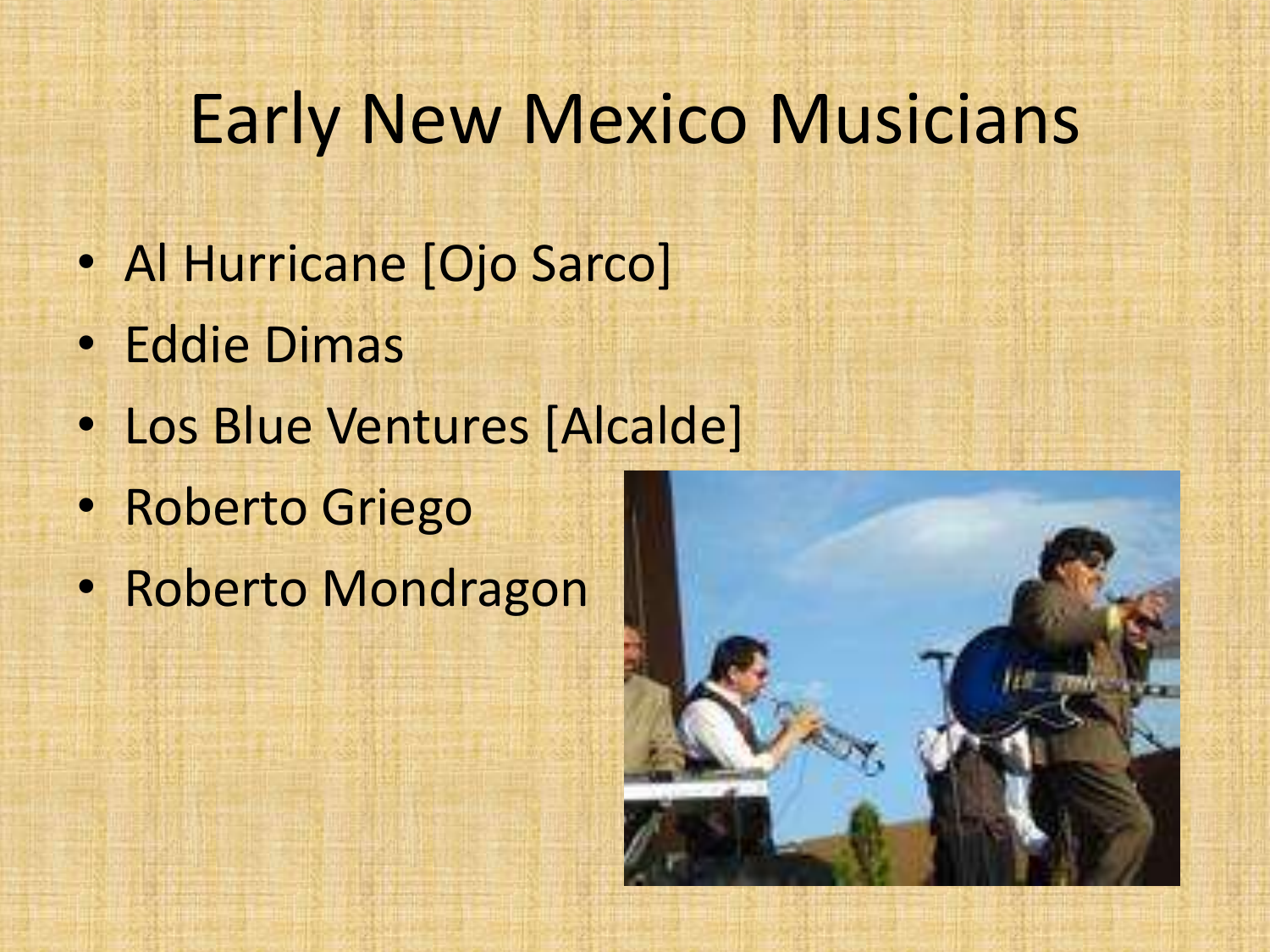Most requested at KANW According to Kevin Otero, Program Director

- Lorenzo Antonio [last three cds]
- Al Hurricane and Al Hurricane Jr [Ojo Sarco & Albuquerque]
- Blue Ventures [Alcalde Sánchez family]
- Cuarenta y cinco [Española]
- Steven Chávez [Española]
- Tobías René
- Gonzalo
- Matthew Martínez [Chimayo]: Perfección & Revolución
- Bryan Olivas [Albuquerque]
- Darren Córdova [Taos]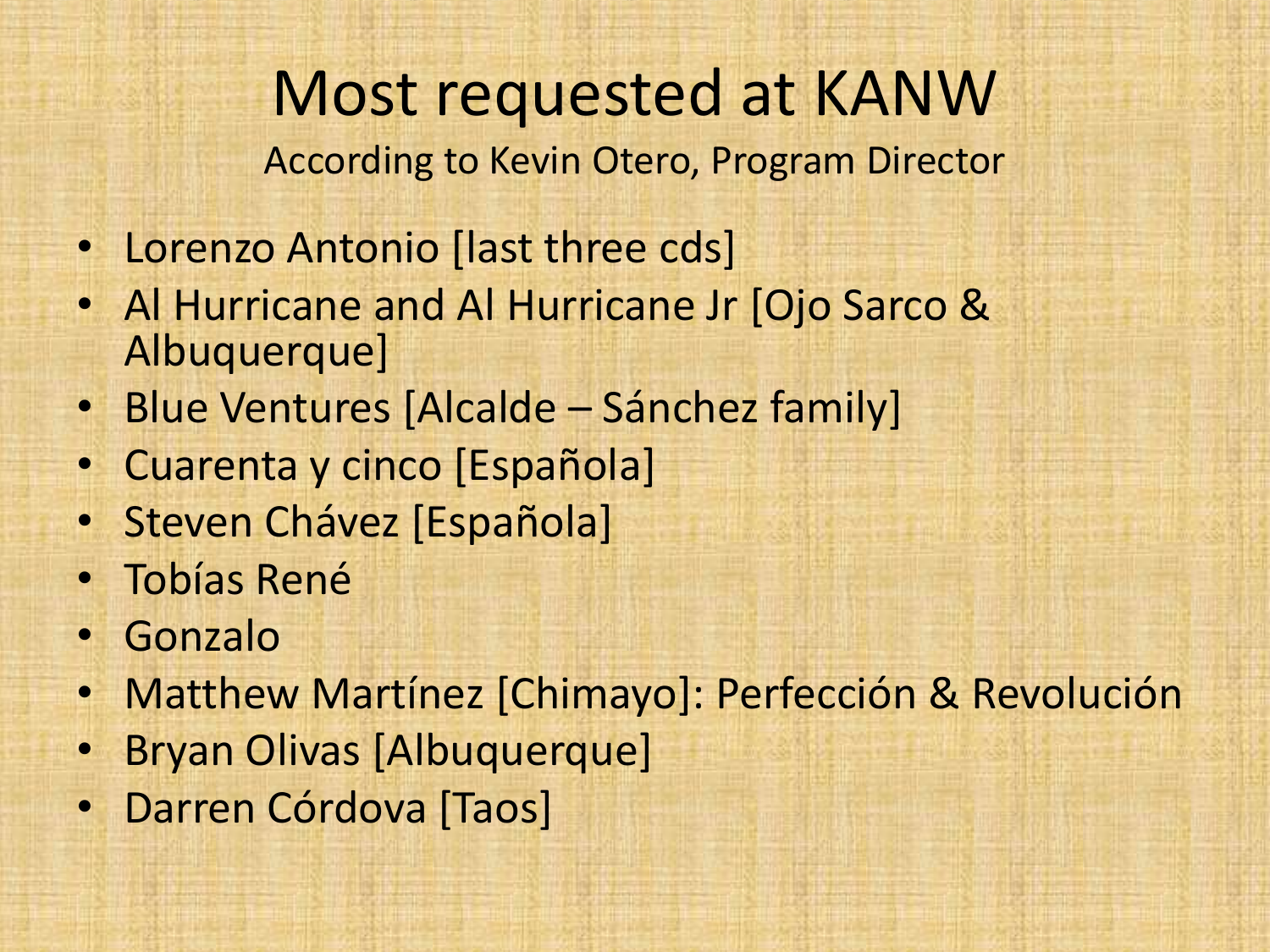### Elias Martínez [Santa Cruz] - Page 1

- In the mid seventies my grandparents celebrated their 50 years of marriage and my mom gave them a party that included a lot of their friends and my moms friends.
- Tony Atencio was hired to provide the music (he is retired now) and he played a lot of the old songs done in the current NM style.
- At one point, My grandparents , my parents, my wife and I, and my kids were all dancing to some of the songs. Four generations were dancing different styles but they all looked good dancing.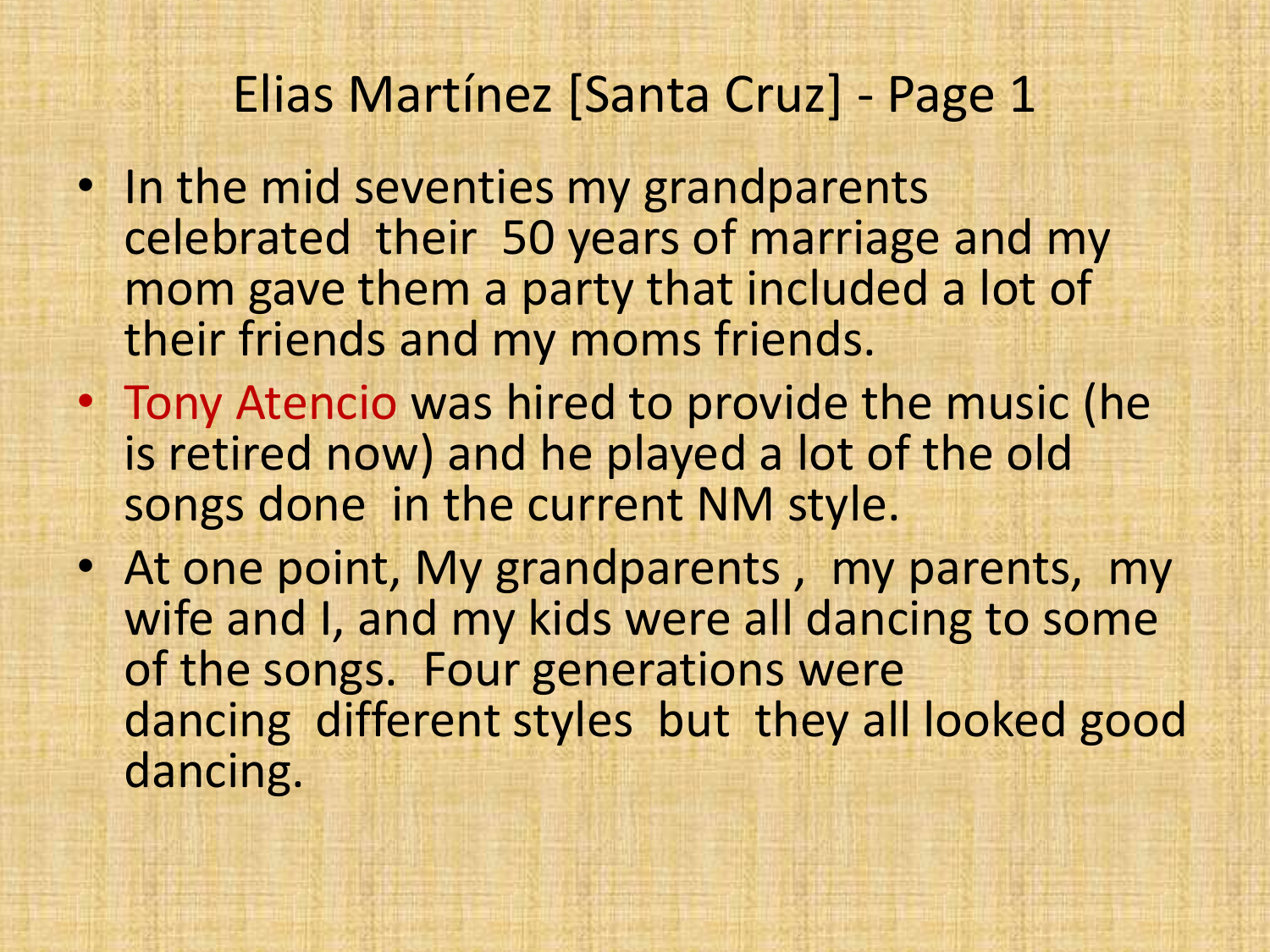### Elias Martínez [Santa Cruz] - Page 2

- The point is that New Mexico music is so danceable. In the 80's we took some NM music to Hungary and again those Europeans were dancing to it. it looked funny the way they were doing it but it looked nice. Another thing, is that it is so easy to listen to.
- We have been to Los Angeles to weddings and the music they played to me you could only dance one way. Texas music, again, you can only dance one way. In short, NM music is danceable, and easy to listen to.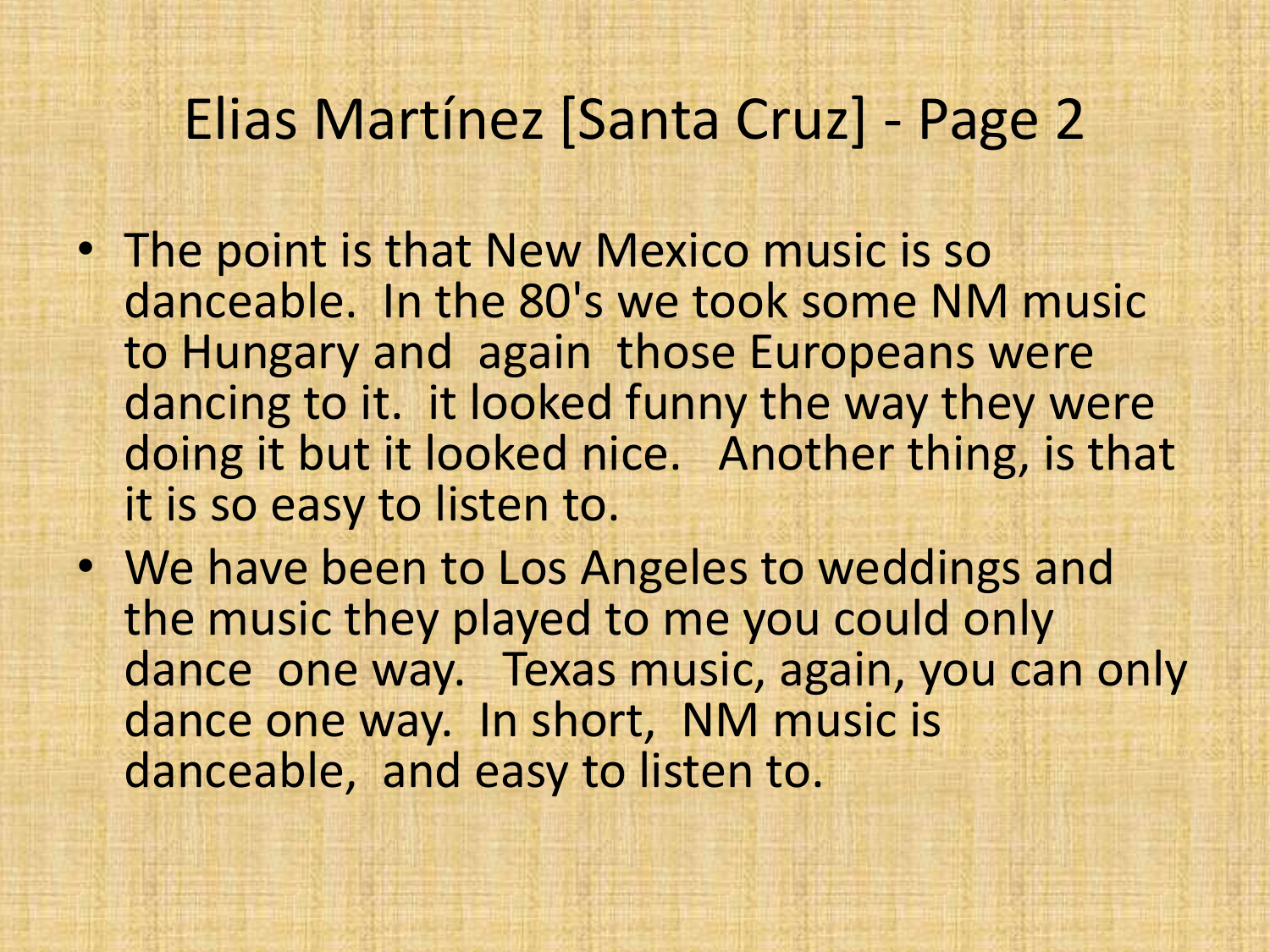### Adrian Romero [El Valle] – Page 1

• Well there are a few similarities, more so than any other state we [have]in common with. There's a band from Pasadena, Texas called La Fiebre being the closest to the New Mexican style of music. If you heard them you'd know who they are...and would be able to hear the similarities. Especially with corridos.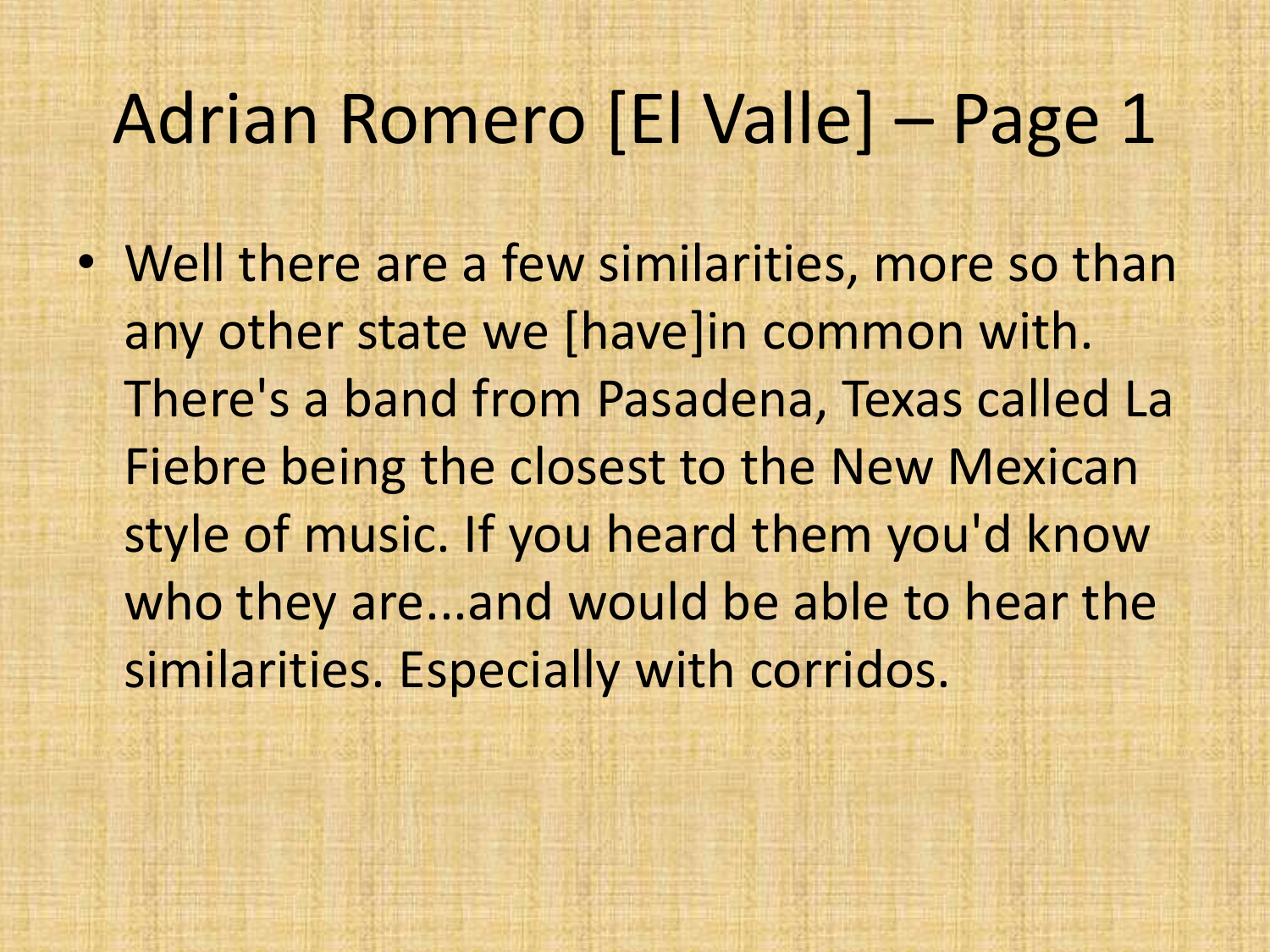# Adrian Romero [El Valle] – Page 2

- New Mexico music predominantly also stick to three different styles with a few variations of course.
- Corridos are upbeat and are done in polka style type time, many corridos tell a valiant story.
- Cumbias are spunky kinda sounding and are in 4/4 time, and usually tell a fun story or situation.
- Valses are done in various time signatures and usually end up to be the more sad love song types.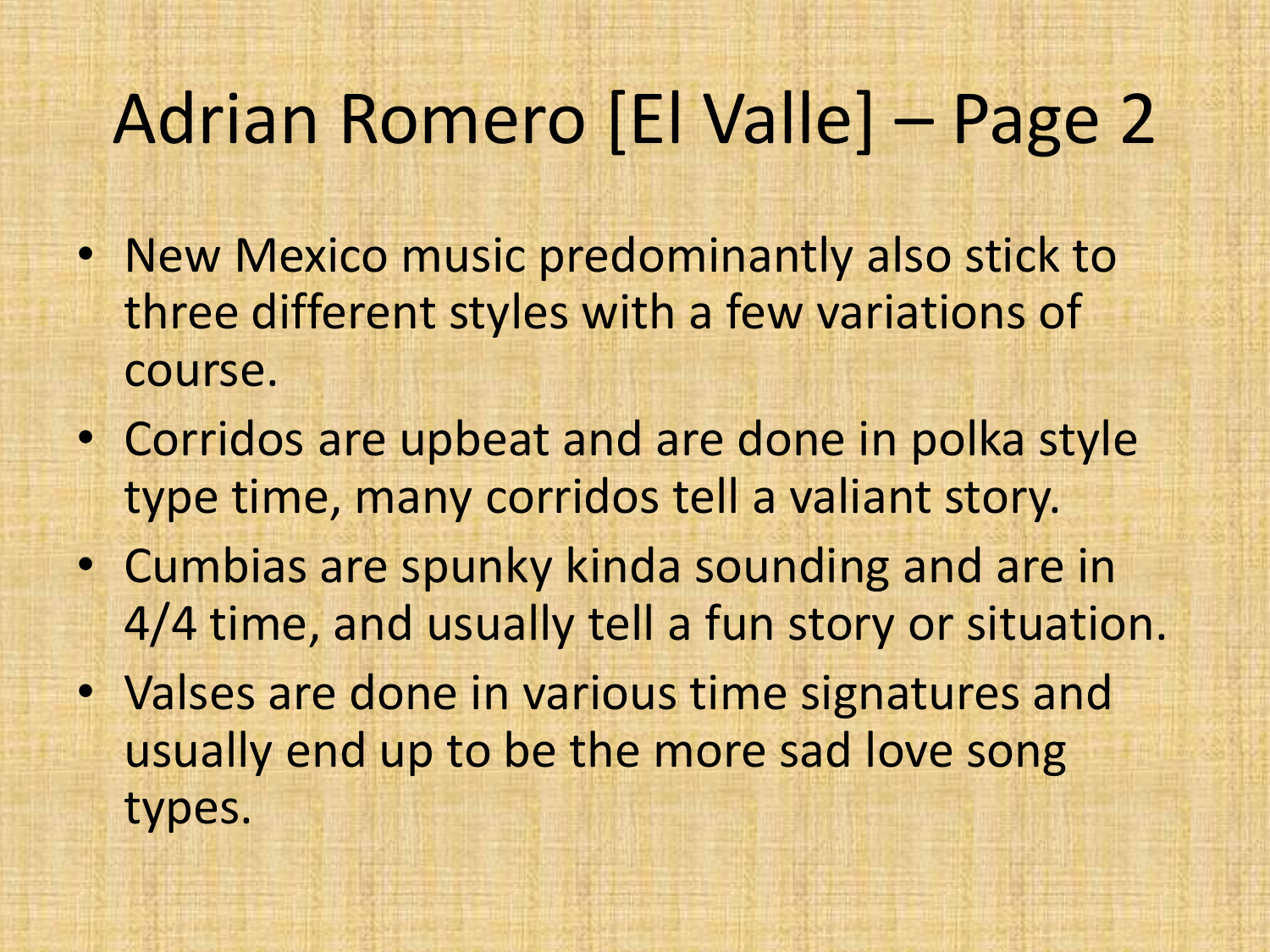### **STELLA LUCERO HOKANSON [Rio Rancho] ESL Teacher**

# **Tejano is a little more Mexican. My exico don't Can Music**

**because "It doesn't sound** 

**My mother [from Ojo Sarco] played the** 

**accordion.**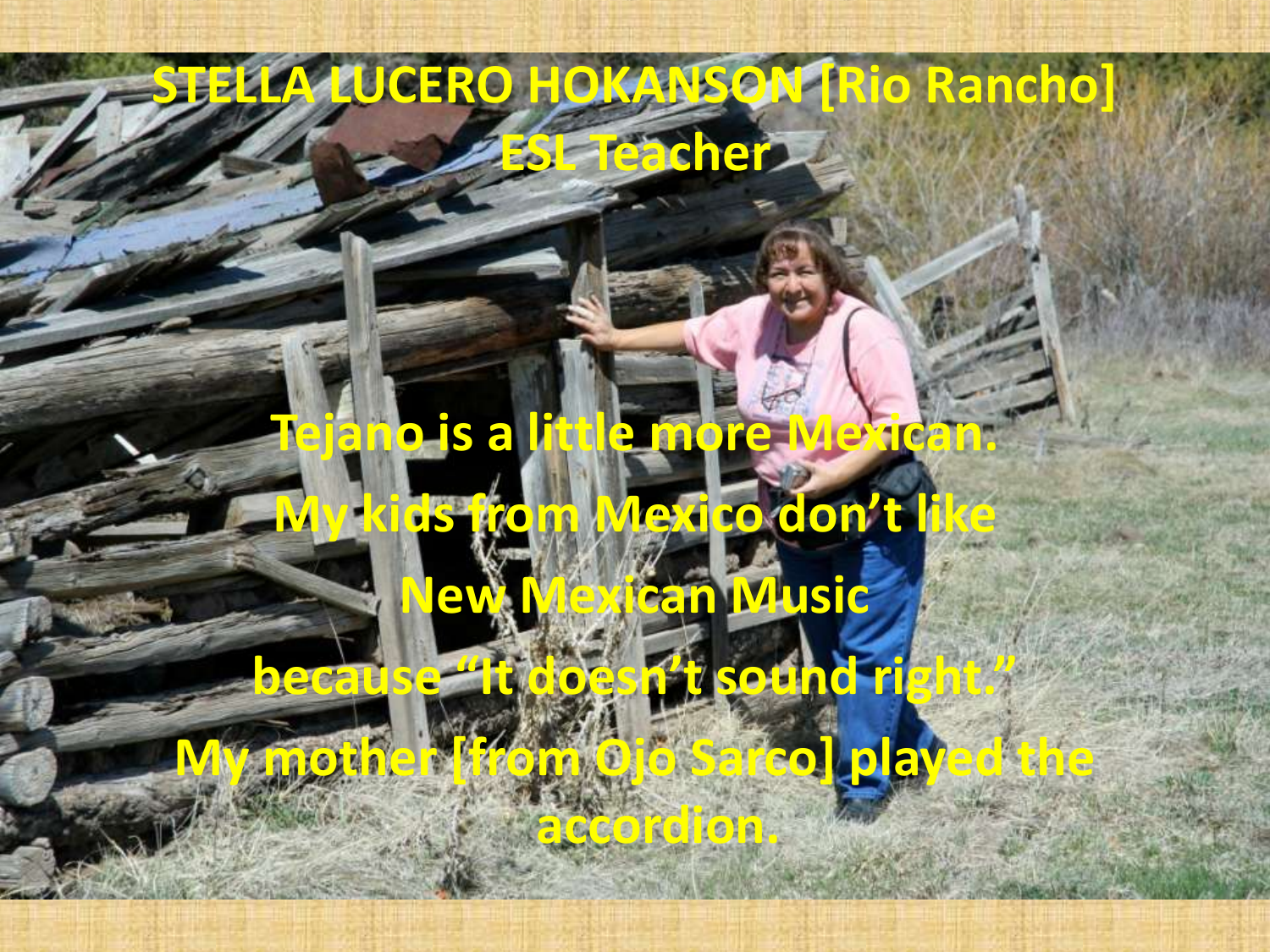# Kevin Otero [Albuquerque]

- Tejano focus: accordion, cumbias and keyboard instruments
- New Mexico focus: guitar, horns [trumpets, saxes], rancheras, vals
- Tejano keyboard: synthesized instruments and effects
- New Mexico keyboard: organ sound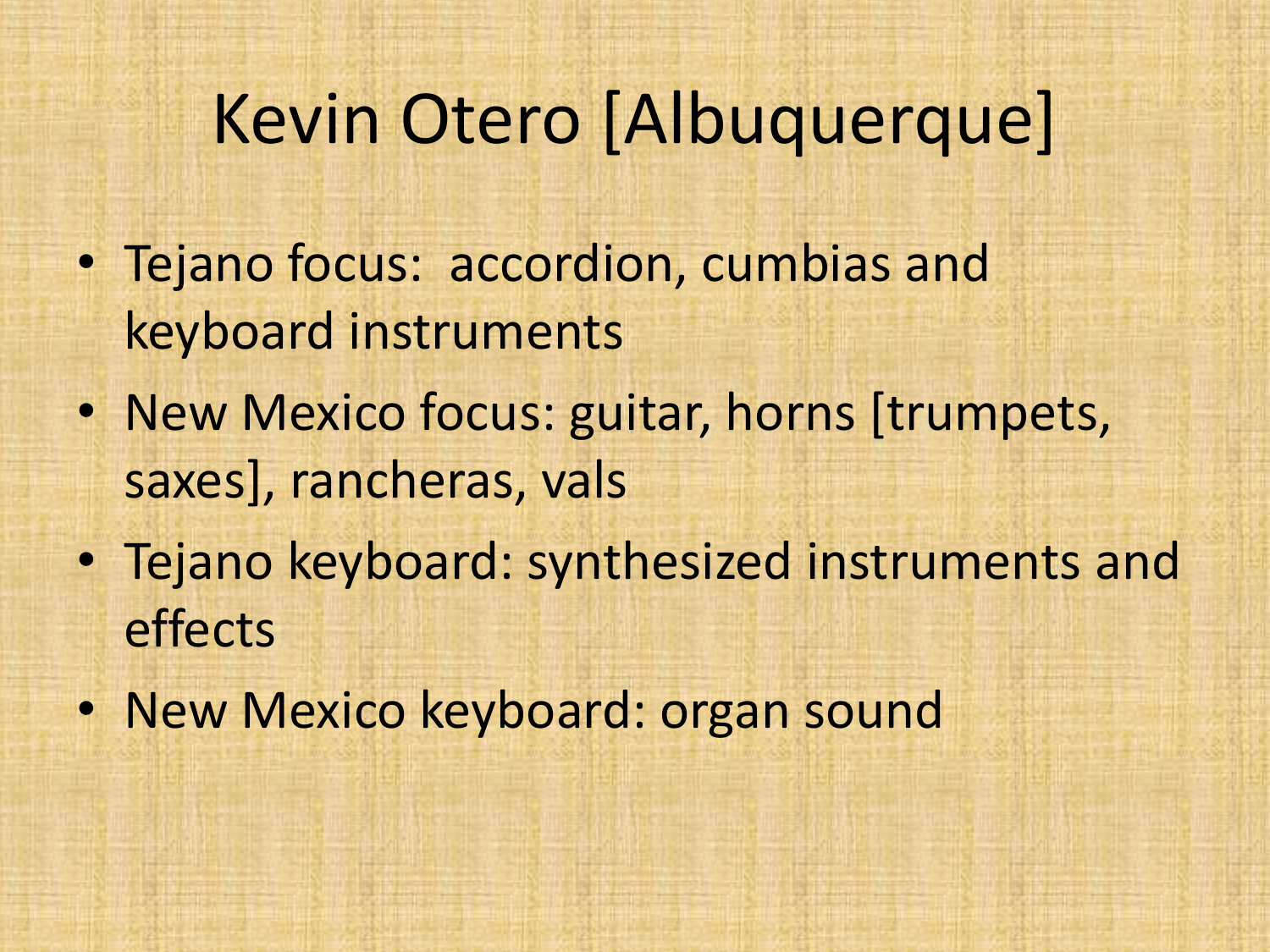### Adrian Romero [El Valle]

• As far as my favorite artists

Purple Haze-Española Del Rays-Española Cuarenta y cinco-Española Mezcal-Taos Eddie Roybal and the Larks-Española Los Blue Ventures-Alcalde Los Lopez-Chamisal Camino Oscurro-Las Vegas Los Cordovas-Taos Bandolero-Pecos Tiny Morrie-Albuquerque/Ojo Sarco Karrisma-Española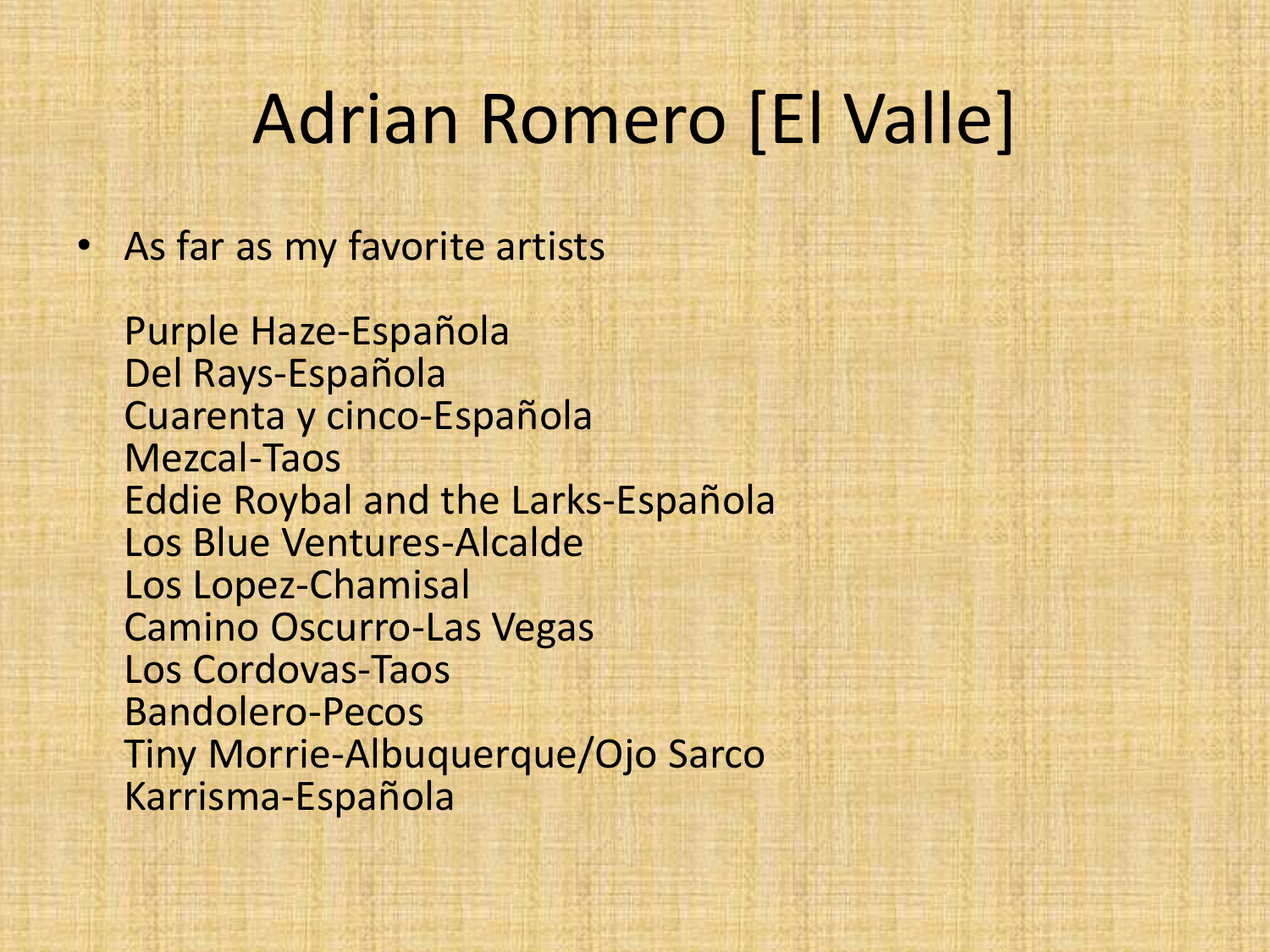### Elias Martínez [Santa Cruz]

During the 50th anniversary of Al Hurricane at Sandia Casino, a disc jockey from California commented on how lucky we in NM were to have our own brand of music that was different from everything else. I agreed with him. I have sent music from NM to some of my friends all over the world and they enjoyed it tremendously.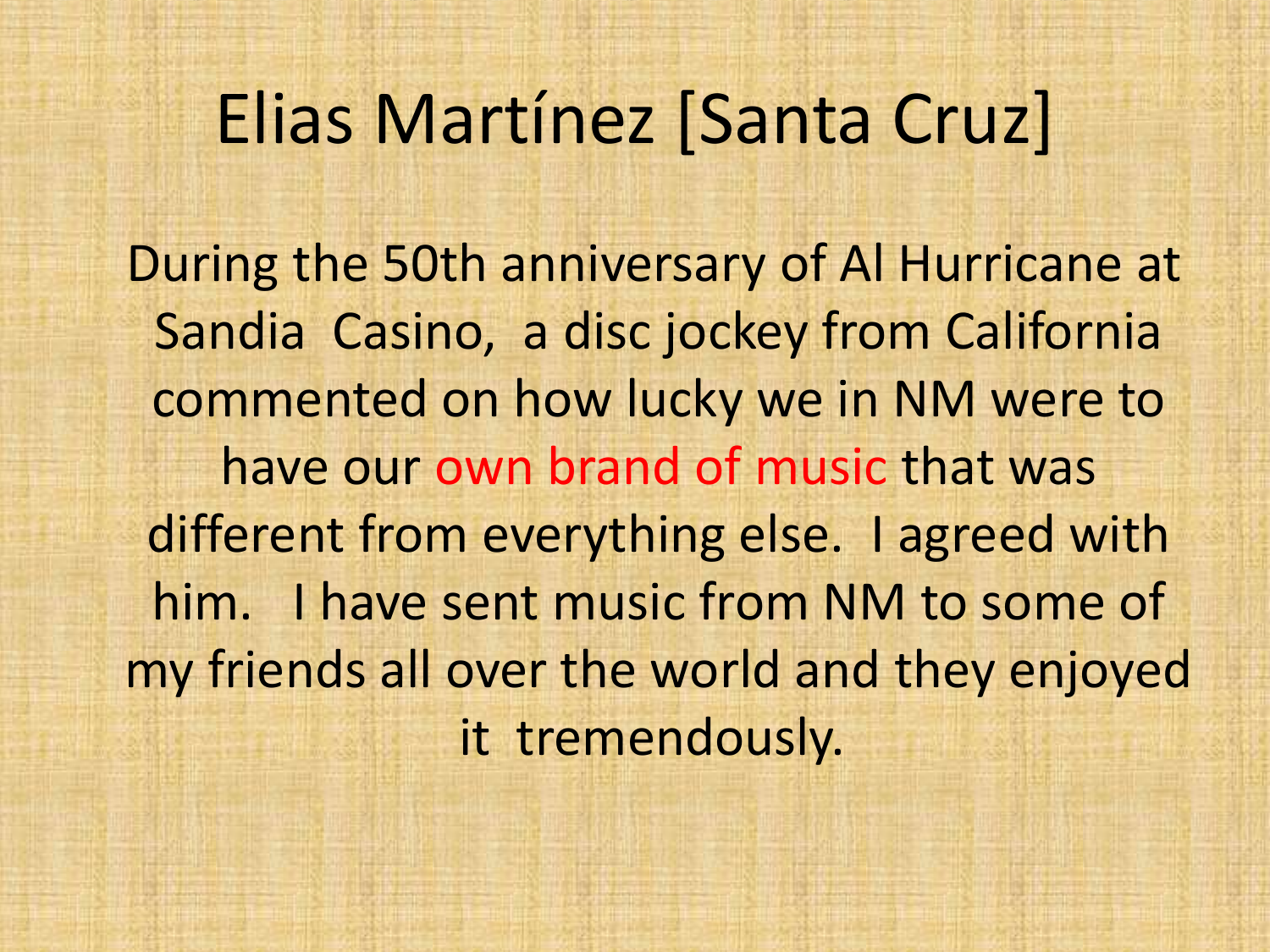## Listen Online – Page 1

### • **BRYAN OLIVAS** [http://www.youtube.com/watch?v=\\_3fy53Q6](http://www.youtube.com/watch?v=_3fy53Q6raY&feature=related)

[raY&feature=related](http://www.youtube.com/watch?v=_3fy53Q6raY&feature=related)

- **MATTHEW MARTINEZ**
- [http://www.youtube.com/watch?v=LvvyXOE4-](http://www.youtube.com/watch?v=LvvyXOE4-4I&feature=related) [4I&feature=related](http://www.youtube.com/watch?v=LvvyXOE4-4I&feature=related)
- **TOBIAS RENE MYSPACE**
- http://www.youtube.com/watch?v=wDdXu f1 [Hok](http://www.youtube.com/watch?v=wDdXu_f1Hok)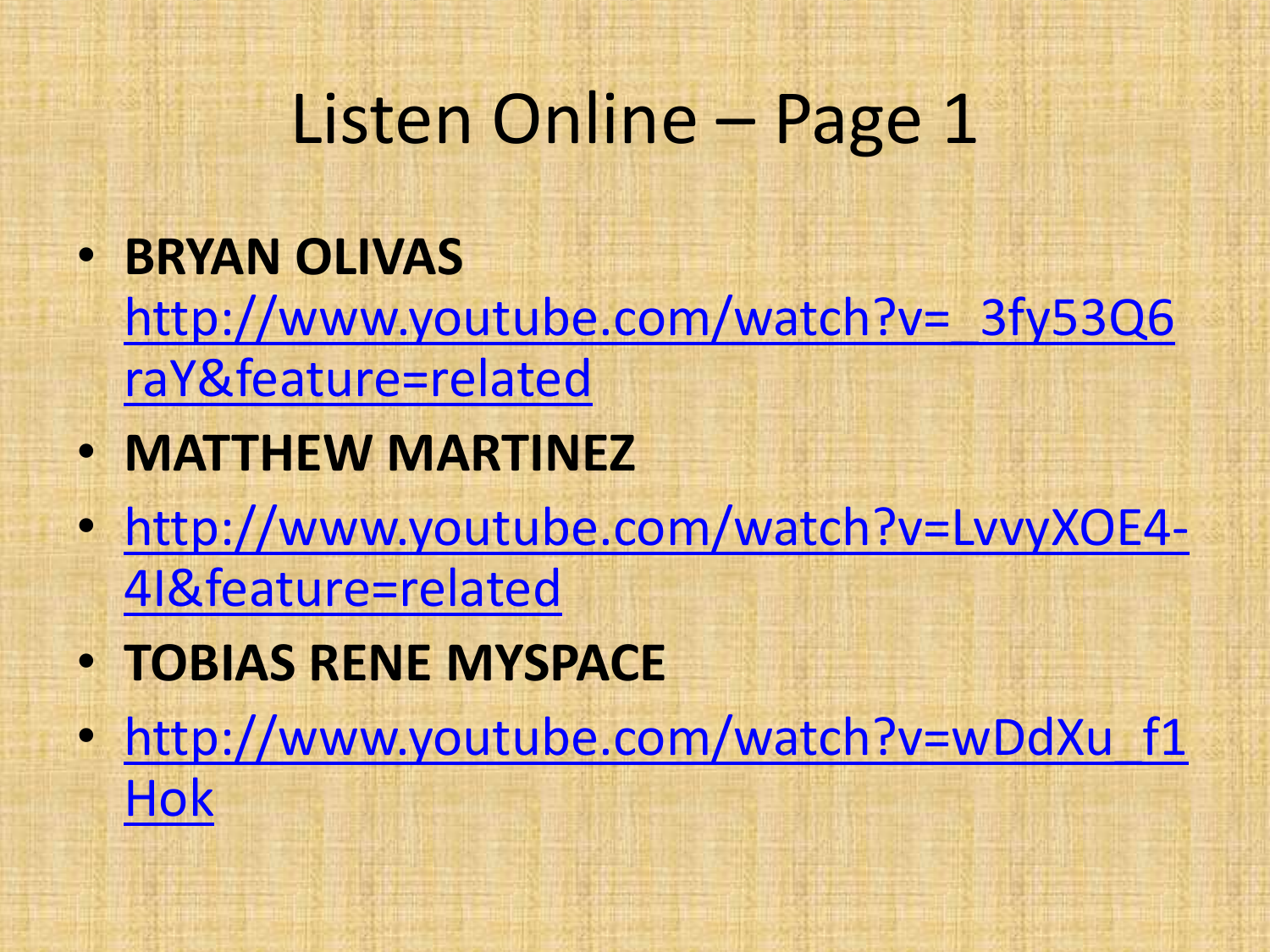# Listen Online – Page 2

- **CUARENTA Y CINCO**
- [http://www.youtube.com/watch?v=52o9Zq54](http://www.youtube.com/watch?v=52o9Zq54gvk) [gvk](http://www.youtube.com/watch?v=52o9Zq54gvk)
- **AL HURRICANE AND AL HURRICANE JR**
- [http://profile.myspace.com/index.cfm?fuseac](http://profile.myspace.com/index.cfm?fuseaction=user.viewprofile&friendID=110928360) [tion=user.viewprofile&friendID=110928360](http://profile.myspace.com/index.cfm?fuseaction=user.viewprofile&friendID=110928360)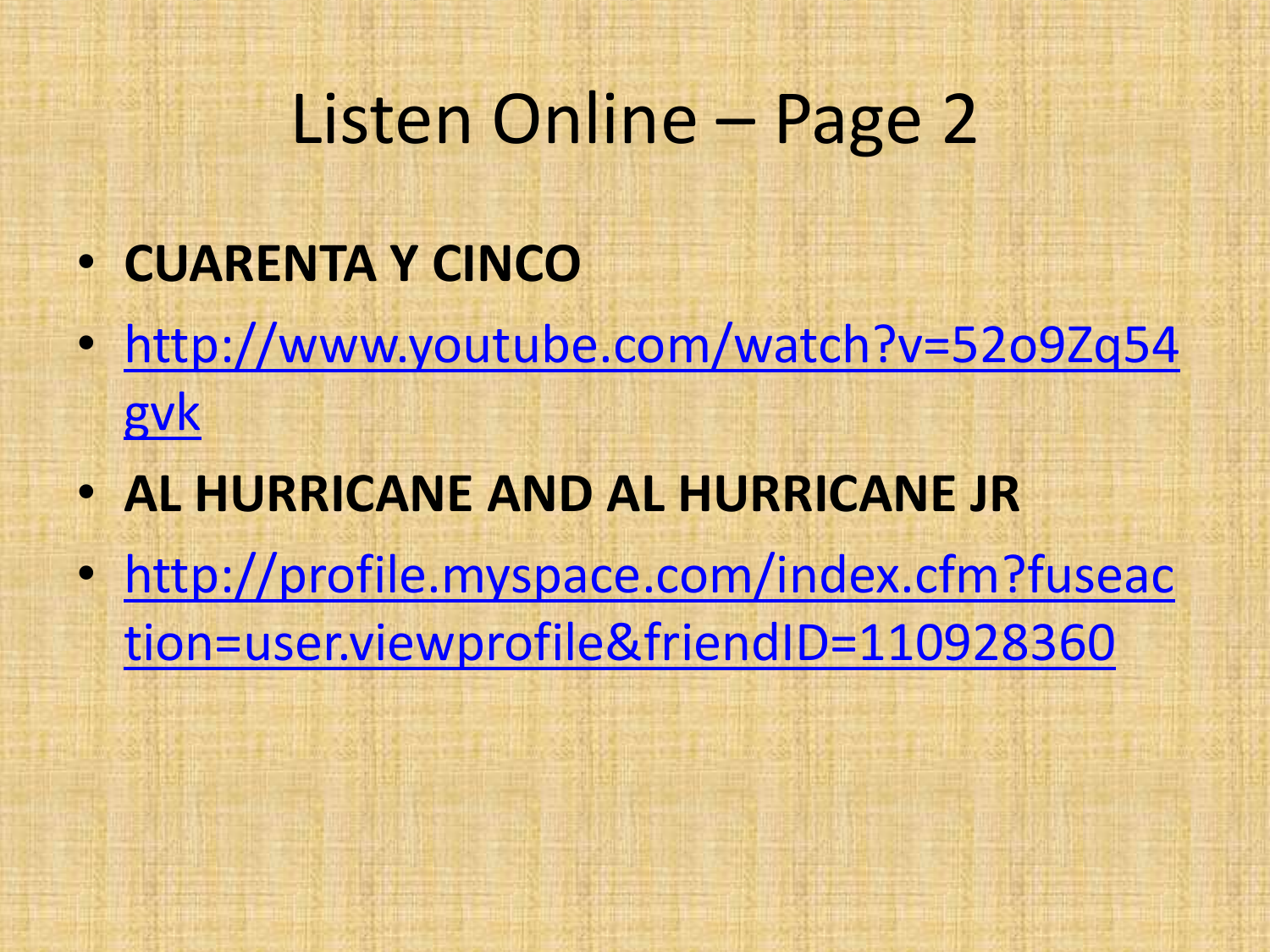## My New Mexico Music Collection

- Darren Córdova
- Roberto Griego
- Las Garrapatas
- Esperanza
- Luis Campos
- Sparxs & Lorenzo
- Al Hurricane
- Wild Bunch
- Jerry Jaramillo



### Marimba Lucero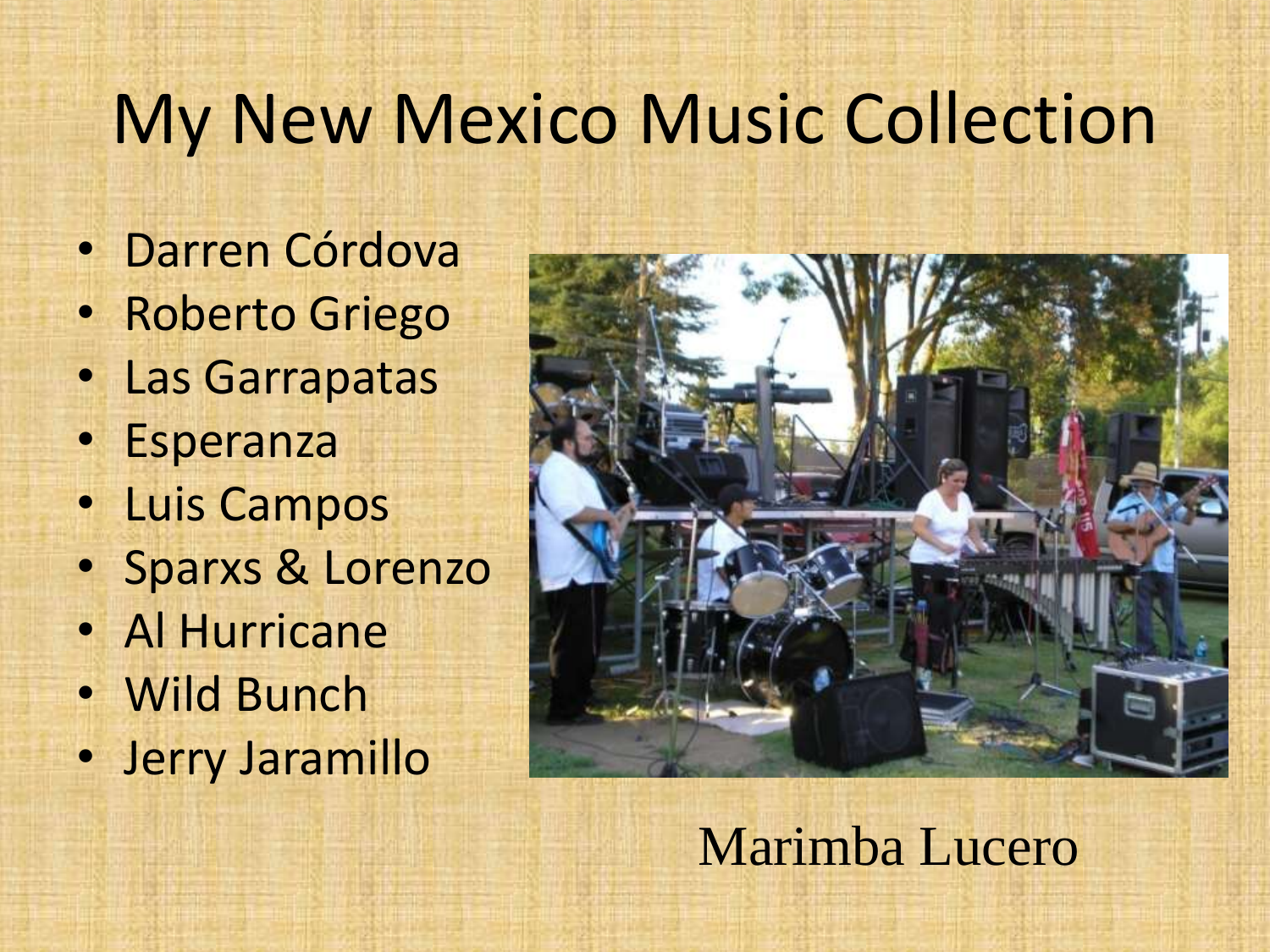## My NM Music Books

- Cancionero fiesta by Pedro Ribera-Ortega
- Canciones y juegos de Nuevo Mexico by Dolores Gonzales
- Niñez by Virginia Nylander Ebinger
- Hispanic Folksongs of New Mexico by John Donald Robb
- Spanish Folksongs of the Southwest by Mary R Van Stone